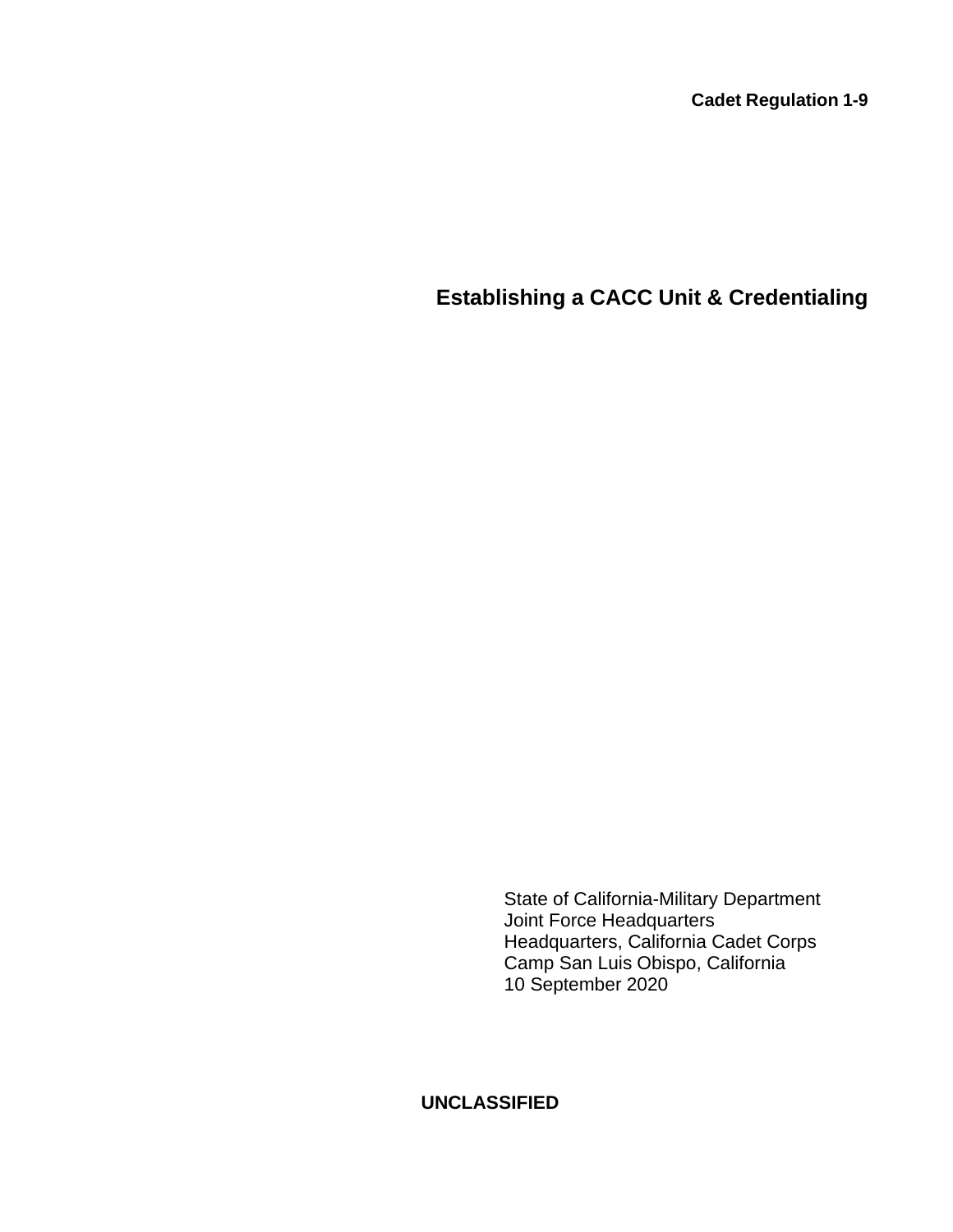# *SUMMARY of CHANGE*

#### **CR 1-9 Establishing a New CACC Unit & Credentialing**

\*This is a consolidation of two former regulations:

- CR 1-9, Establishing a New California Cadet Corps Unit
- CR 1-10, Commandant Personnel Credentialing

This consolidation of two regulations brings two related tasks together. It includes minor changes to each of the former regulations, and publishes them both in one new regulation, CR 1-9.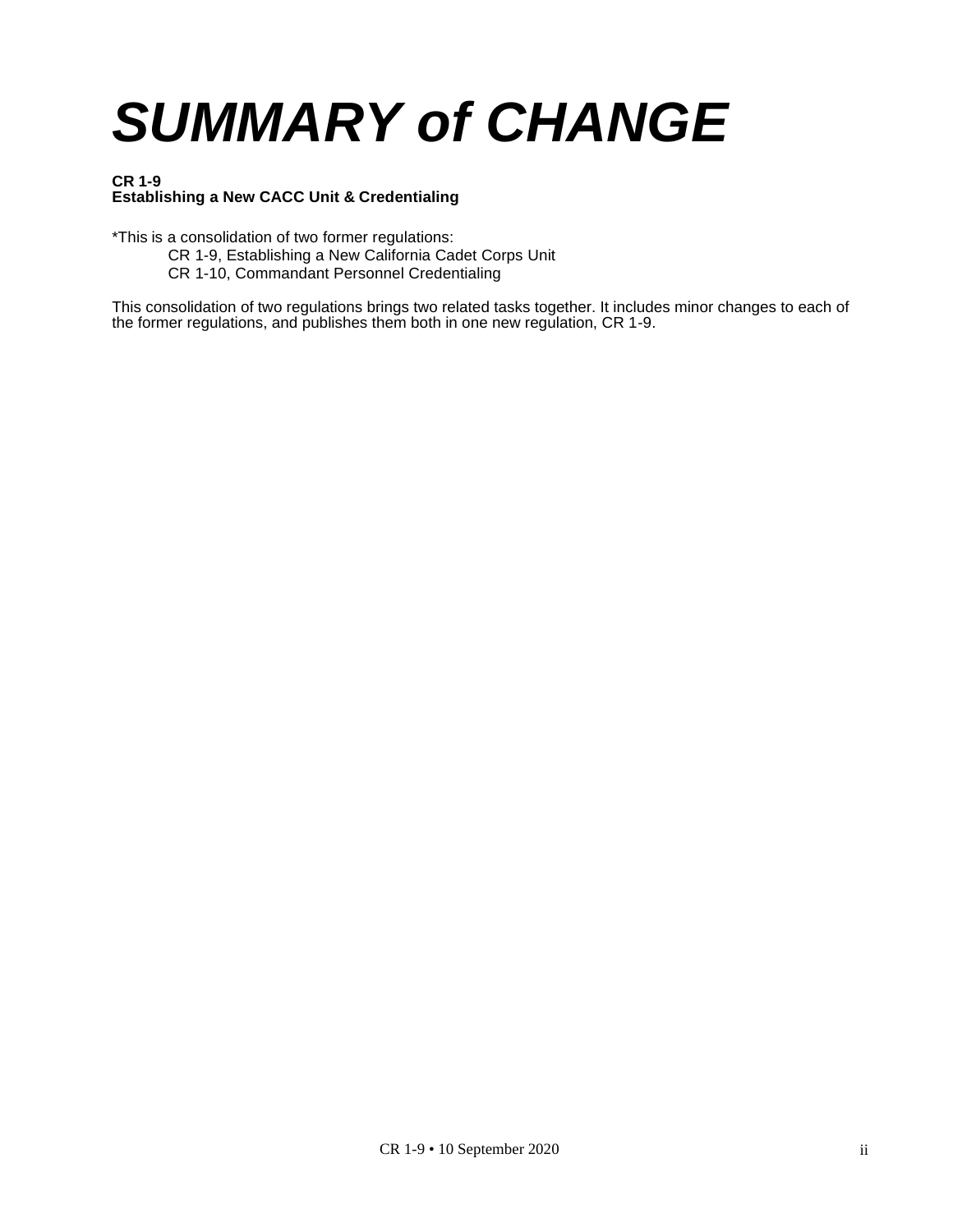#### **State of California – Military Department Cadet Regulation 1-9 Joint Force Headquarters Headquarters, California Cadet Corps Camp San Luis Obispo, California Effective 10 September 2020**

# **Establishing a New CACC Unit & Credentialing**

DAVID S. BALDWIN *Major General The Adjutant General*

Official:





**History.** This is a consolidation of two previously published regulations, combining CR 1-9 (Establishing a New California Cadet Corps Unit) and CR 1-10 (Commandant Personnel Credentialing). It contains minor changes from the previous regulations.

**Summary.** This regulation describes the requirements for schools to apply to form new units of the California Cadet Corps, and for commandants to apply for the Designated Subjects Special Subjects Basic Military Drill Credential which authorizes public school instruction in the California Cadet Corps (CACC).

**Applicability.** This regulation applies to all schools currently maintaining membership in the CACC.

**Proponent and exception authority.** The proponent of this regulation is the Executive Officer, CACC. The proponent has the authority to approve exceptions or waivers to this regulation

that are consistent with controlling law and regulations. The proponent may delegate this approval authority, in writing, to a field grade HQ CACC staff officer or State Projects Officer.

Activities or units may request a waiver to this regulation by providing full justification that includes a full analysis of the expected benefits. All waiver requests will be endorsed by the senior commandant officer of the requesting activity or unit and forwarded through their higher headquarters to the policy proponent.

**Supplementation.** Supplementation of this regulation and establishment of command and local forms are prohibited without prior approval, in writing, from the Executive Officer, California Cadet Corps. Send a draft copy of each supplement to –California Cadet Corps, ATTN: Executive Officer, Building 1301, Camp San Luis Obispo, CA.

**Suggested improvements.** Users are invited to send comments and suggested improvements in memorandum form directly to the address listed above.

**Distribution.** This publication is available in electronic media only and is intended for all levels of the California Cadet Corps organization and is authorized for public distribution. Printed copies of this publication may be provided, within budget limitations, at the discretion of the Joint Force Headquarters, California.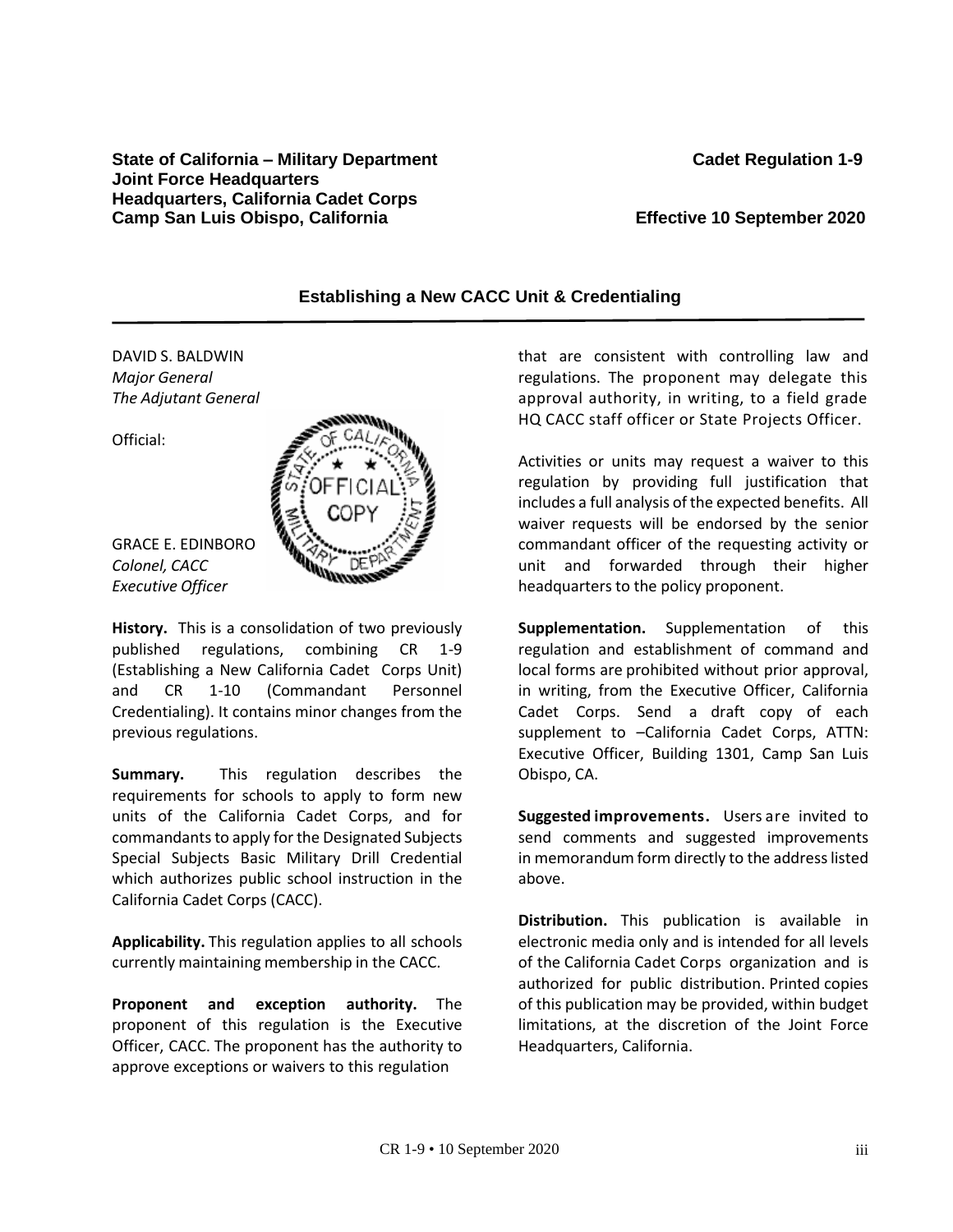**Table of Contents** (Listed by paragraph and page number)

#### **Chapter 1, Introduction**

- 1-1. Purpose, *page 1*
- 1-2. Explanations of Abbreviations, *page 1*
- 1-3. References, *page 1*
- 1-4. Responsibilities, *page 1*
- 1-5. Program approving authority, *page 1*

## **Chapter 2, The Program**

- 2-1. The California Cadet Corps Program, *page 2*
- 2-2. Organization, *page 3*
- 2-3. Support from HQ CACC, *page 3*
- 2-4. Support from Schools, *page 4*

#### **Chapter 3, Commandants**

- 3-1. Commandant Appointment and Service, *page 6*
- 3-2. Functions and Responsibilities of Brigade Advisors and Commandants, *page 7*
- 3-3. Instructor Training, *page 8*

#### **Chapter 4, How to Stand Up a New CACC Unit**

- 4-1. Channels of Communication, page 9
- 4-2. Basic Criteria and Understandings of Establishing a CACC Unit, *page 9*
- 4-3. The Letter of Interest (LOI), *page 9*
- 4-4. Cooperative Agreement (CA), *page 9*
- 4-5. Other Documents, *page 10*
- 4-6. Activation Order, *page 10*

# **Chapter 5, Disestablishment of a Unit**

- 5-1. Unit Probation, *page 11*
- 5-2. Unit Disestablishment, *page 11*

# **Chapter 6, Commandant Credentialing**

- 6-1. Purpose, *page 12*
- 6-2. Objective, *page 12*
- 6-3. Authority, *page 12*
- 6-4. Five-year Preliminary Credential, *page 12*
- 6-5. Clear Credential, *page 13*
- 6-6. One-Year Preliminary Credential, *page 14*
- 6-7. Procedures, *page 14*
- 6-8. Physical Education Endorsement*, page 14*

#### **Appendices:**

Appendix A, Glossary, *page 16*

Appendix B, Sources and Regulations, *page 18*

Appendix C, Letter of Interest, *page 19*

Appendix D, Cooperative Agreement, *page 21*

Appendix E: CACC Form 16, Application for TAG Letter for the DSSSBMDC, *page 25*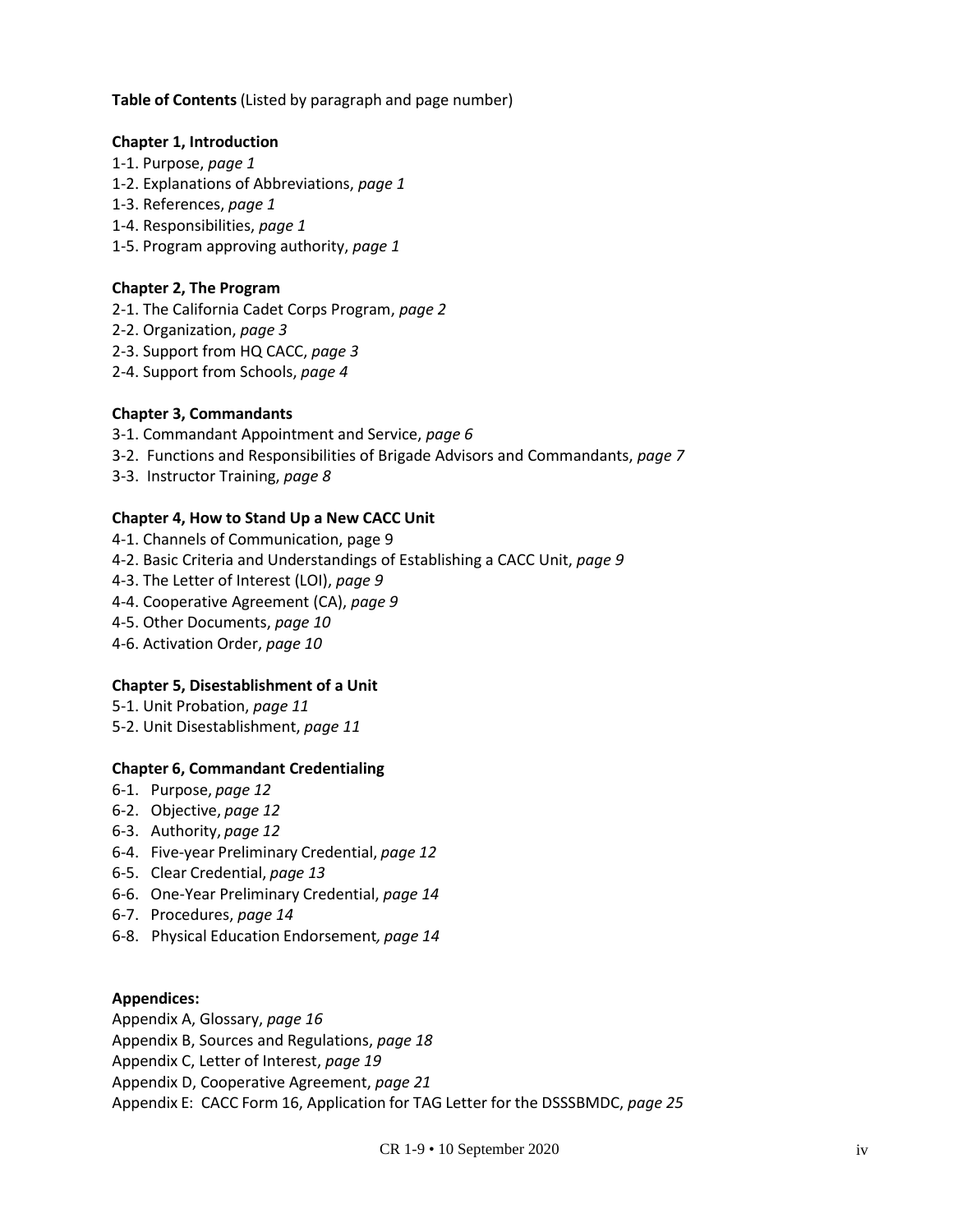#### **INTRODUCTION**

#### **1-1. PURPOSE**

This regulation prescribes the requirements for the establishment of a California Cadet Corps (CACC) program.

#### **1-2. EXPLANATIONS OF ABBREVIATIONS**

Abbreviations and special terms used in this regulation are explained in the glossary Appendix A.

#### **1-3. REFERENCES**

Required and related publications and prescribed and referenced forms are listed in Appendix B.

#### **1-4. RESPONSIBILITIES**

a. The Office of The Adjutant General (OTAG) is charged by law to:

1) Formulate and prepare plans, policies, regulations, and instructions implementing statutory provisions pertaining to the CACC program.

2) Supervise the execution of pertinent laws relating to the CACC.

b. The Commander of Youth and Community Programs Task Force, Headquarters, California State Military Department, exercises supervision and control over the CACC and delegates operational command and control to the Executive Officer, California Cadet Corps.

c. The lead administrator, principal or like position, exercises operational and administrative control of their CACC unit.

d. The CACC Instructor (Commandant), operating under the direction of the lead school administrator, carries out the day-to-day functions of conducting and instructing a CACC unit and mentoring cadet leaders.

e. The Brigade Advisor provides military supervision to the Commandant, manages CACC resources and events for the brigade, liaises with the unit lead administrators within the brigade, and mentors the cadet Brigade Commander and Staff to provide cadet leadership within the brigade.

#### **1-5. PROGRAM APPROVING AUTHORITY**

The Executive Officer California Cadet Corps, or their appointed delegated officer, is the approval authority on the establishment of new programs.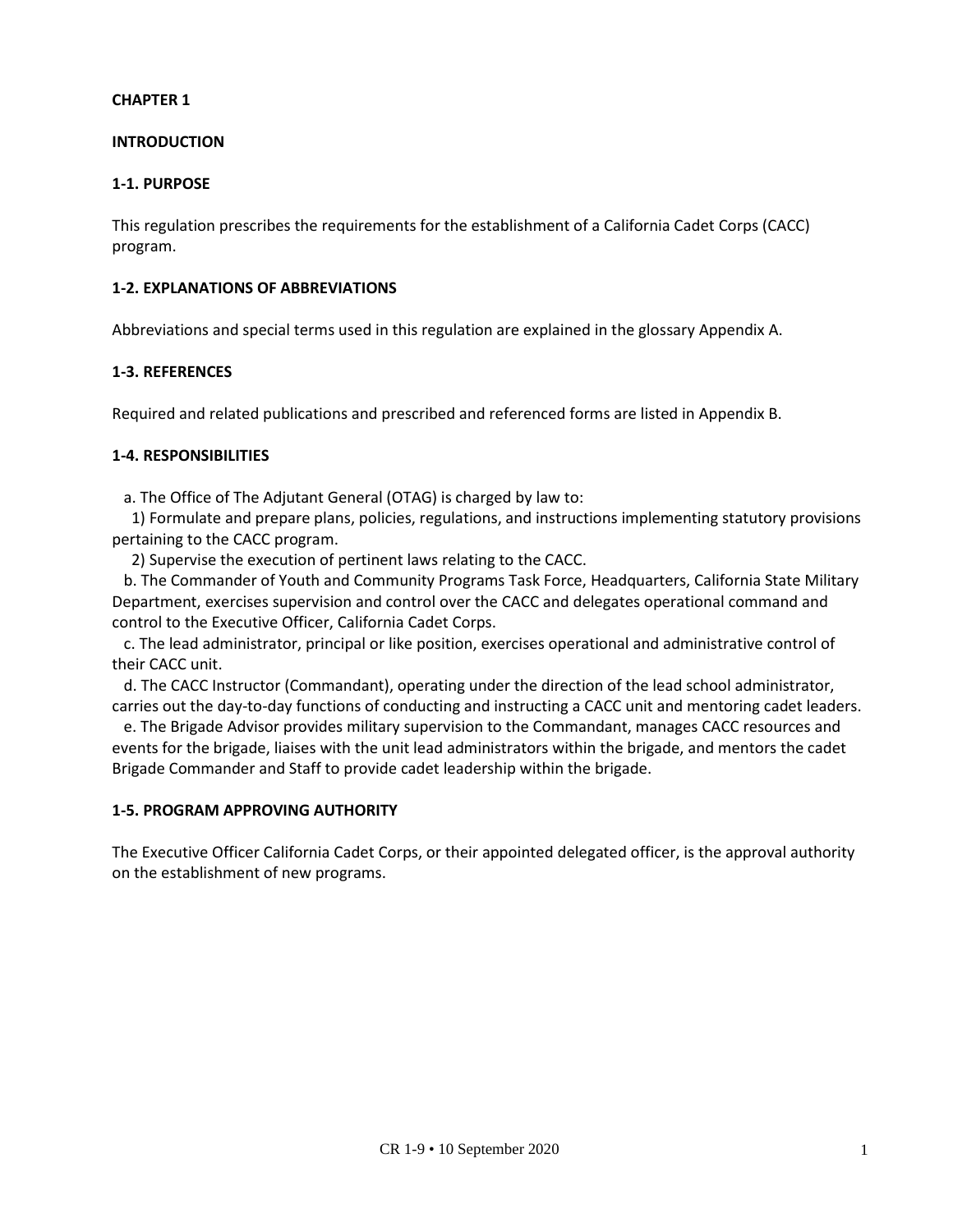#### **THE PROGRAM**

#### **2-1. THE CALIFORNIA CADET CORPS PROGRAM**

a. The CACC is a state program authorized by laws enacted by the State Legislature and conducted by the State Military Department in cooperation with educational institutions in response to needs expressed by the people of the State.

**b. Mission**. The mission of the CACC is "to provide California schools and students with a quality educational and leadership development program that prepares students for success in college and the work force."

**c. Objectives**. The six California Cadet Corps Objectives are to:

1) Develop LEADERSHIP.

2) Engender CITIZENSHIP.

3) Encourage PATRIOTISM.

4) Foster ACADEMIC EXCELLENCE.

5) Teach BASIC MILITARY KNOWLEDGE.

6) Promote HEALTH, FITNESS, AND WELLNESS.

**d. Goals**. The Goals of the CACC are outlined in the tenets of the Cadet Code (spelling out the mnemonic device LEADERSHIP) which encourage:

1) Loyalty - to self, others, and civic and government institutions.

2) Education - The success of all cadets in academic endeavors, including staying in school and pursuing higher education.

3) Ambition – striving for excellence and lofty goals.

4) Duty - Lifelong habits of responsible behavior, excellent attendance and punctuality.

5) Enthusiasm – a zest for life's challenges.

6) Respect - cooperation with school and public policies, regulations, and laws and respect for the dignity of all persons as well as an appreciation for the rich heritage of America and California.

7) Service – to others, our state, and our nation and world.

8) Health – fitness, and wellness, including avoidance of gangs, illegal drugs, alcohol and tobacco .

9) Integrity - positive choices by cadets with regards to private and public behavior.

10) Personal courage – say no to that which is wrong and stand up for what is right.

#### **e. Character of programs.**

1) The Cadet Corps program is designed for all interested students attending participating educational institutions. It provides meaningful leadership instruction of benefit to the student and of value to the state. The program can provide unique educational opportunities for young citizens through their participation in a state-sponsored course while pursuing a traditional civilian education.

2) Participants in the program are provided an opportunity to acquire relevant knowledge and to develop personally. Schools conducting a program will offer their students the challenge of intellectual inquiry under the direction of instructors who are experienced leaders. The program provides an atmosphere designed to develop the qualities of leadership. Through classroom and other instructional activities, the participants acquire the knowledge, self-discipline, patriotism, sense of responsibility, and respect for constituted authority that will better prepare them for the future. The program will enable cadets to better serve their country as leaders, citizens, and/or in the military service should they choose to enter it.

 3) The CACC creates favorable attitudes and impressions toward military service and toward careers in the Armed Forces. Cadets may qualify for an advanced placement in the Senior ROTC Program or in the Active or Reserve Components of the Armed Forces.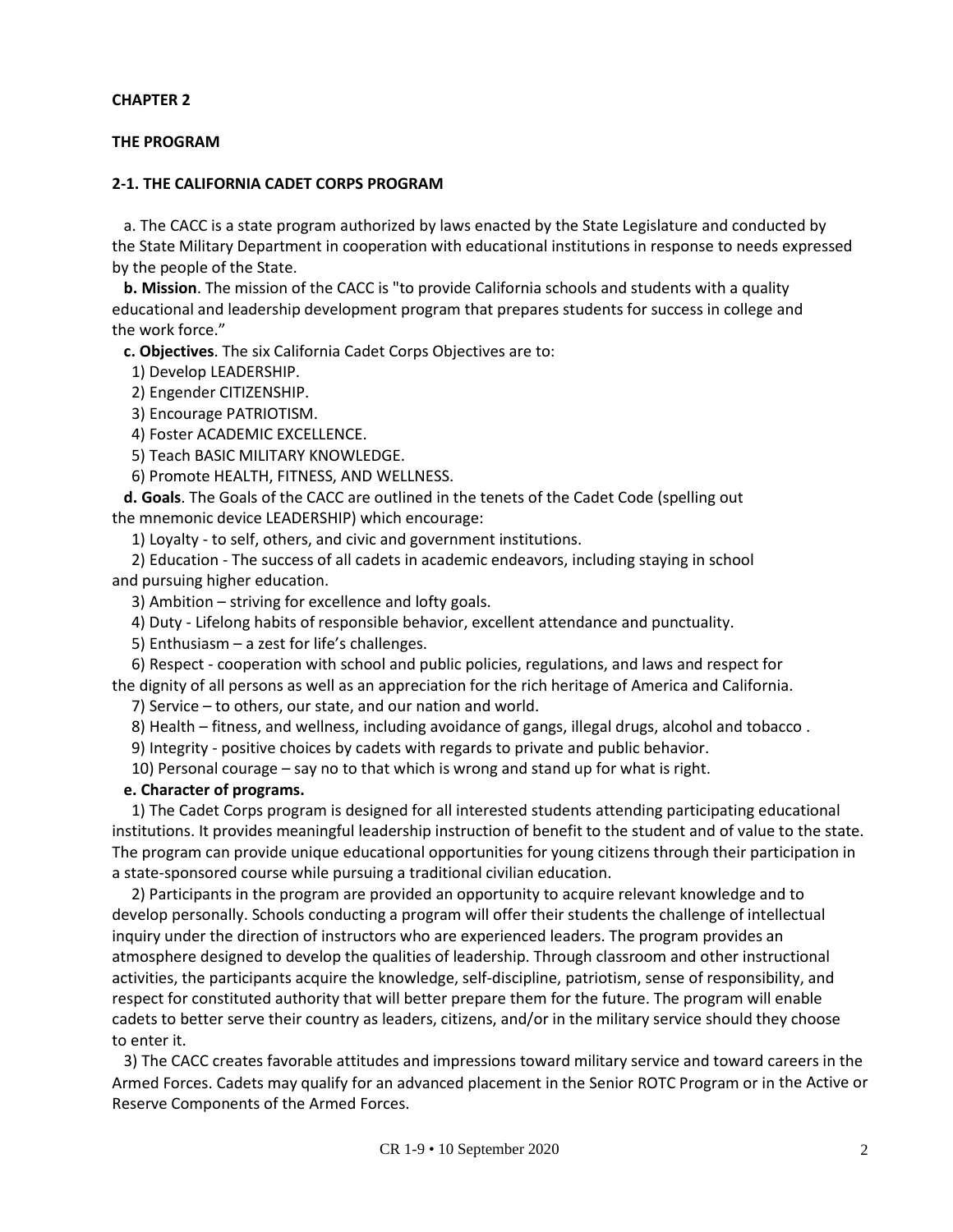4) Participation in CACC does not obligate the student to perform military or any other Federal service.

5) Cadet Regulation 3 governs Cadet Corps Training and includes a listing of the CACC Content Standards which guide Cadet Corps instruction.

# **2-2. ORGANIZATION**

a. The CACC is organized into units at public and private educational institutions, as follows:

**1) Unit**. The organized group of cadets and authorized faculty at one elementary, middle, junior, or high school, public or private, constitutes a unit. Each unit must maintain the minimum enrollment specified by local governing board in accordance with current state law, and

a) Meet prescribed standards and criteria.

b) Provide a course of cadet instruction as outlined in CR 3.

c) Limit membership in the unit to students, who, in the judgment of the instructional staff, maintain acceptable standards of academic achievement and conduct.

d) Make available for the CACC unit's use adequate classrooms, administrative offices, office equipment, storage space, drill field, transportation, telecommunications, and required facilities in a fair and equitable manner in comparison with other departments of the institution (or other elements of the institution, if the institution does not have departments), and pay the costs of utilities and maintenance for these facilities.

**2. Regiment**. A group of two or more units of the CACC in the same geographic region. A regiment may be established to improve program administration and allow for the conduct of small-scale regional activities.

**3. Brigade**. Units are assigned to a brigade that serves as the regional administrative entity. Brigades Provide CACC supervision of units, commandants, and cadets, conduct regional competitions in preparation for statewide competition and, as appropriate, conduct regional training encampments and exercises. Brigades provide a venue for higher level leadership for cadets.

# **2-3. SUPPORT FROM HQ CACC**

The logistical support necessary to maintain California Cadet Corps (CACC) programs will be provided as authorized by this regulation and other appropriate regulations, within the budget provided by the State of California.

**a. Financial Assistance**. No state funds are disbursed directly to the schools for operation of the CACC units.

# **b. Uniforms and Equipment.**

1. Uniforms and equipment will be provided to CACC units as state funding levels permit. Examples of such equipment may include, but are not limited to, the following:

a) Uniforms and insignia, color guard equipment, drill rifles, supplies, instructional materials, and other items as deemed necessary by CACC, to support and conduct the CACC Program.

b) Spare parts, tools, cleaning materials, technical publications, and other materials necessary for maintenance of the equipment.

c) Payment for equipment transportation charges, including packaging and handling, for shipment to and from the institution is incurred by the State within budget limitations. The institution shall pay all other costs incident to maintenance, local storage, and safeguarding of the property.

2. Every effort will be made to provide uniforms and color guard equipment to new programs.

3. In low-budget years, uniforms and equipment will be maintained and reissued for as long as possible. If CACC uniforms are not available, units will work with HQ CACC to find alternatives.

4. Brigade Advisors may direct the turn-in of clothing and equipment to the Brigade HQs when it is not needed permanently by the unit.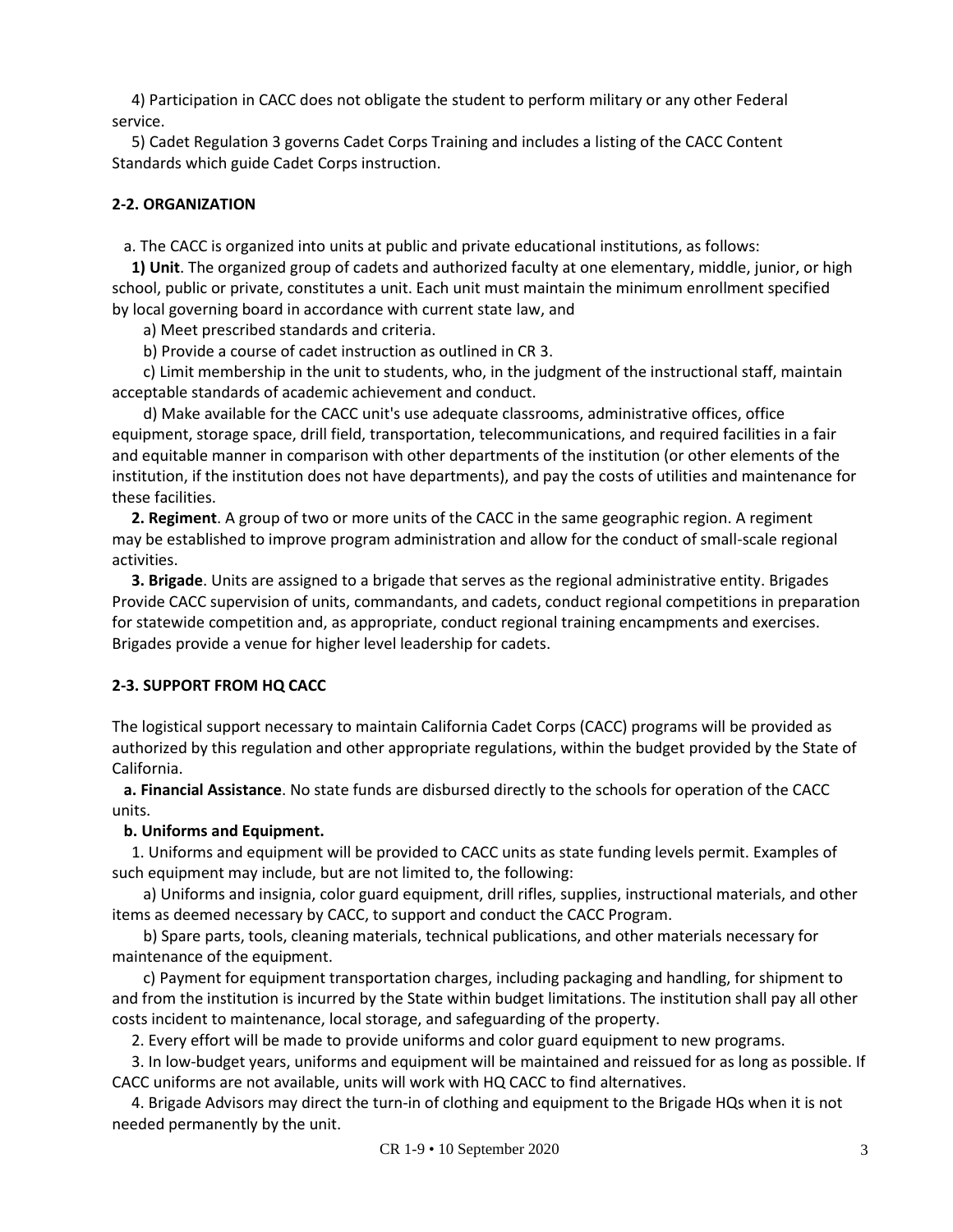5. Schools may obtain equipment through the State Surplus Property Program which provides additional support for optional curriculum activities. Major items acquired through this program will not be maintained with appropriated funds authorized to support the CACC programs. Equipment authorized units by cadet regulations and other documents does not affect the allocation and procurement of Government surplus property by educational institutions. Refer to Defense Reutilization and Marketing Manual, DOD 4160-21M for additional guidance.

#### **c. Transportation, Subsistence, and Billeting.**

1. CACC cadets are authorized transportation, subsistence, and billeting while attending summer encampment, brigade encampments, and State sponsored marksmanship, drill, and other competitions to the extent that the budget permits.

2. CACC cadets in uniform may with the school's approval be provided a local flight (orientation flight) as members of an organized CACC activity on California National Guard assets if approved by the local commander. Prior parental consent will be obtained for each cadet.

3. CACC instructors may accompany CACC cadets or students on Government transportation and be billeted in Government quarters, as appropriate. Instructors will identify themselves by presenting the CACC Identification Card.

4. Civilian officials of schools that offer CACC may be authorized Government transportation or billeting:

a) If such transportation or billeting supports normal CACC training, or

b) To permit dignitaries to visit military installations for orientation in connection with CACC activities.

# **2-4. SUPPORT FROM SCHOOLS**

In addition to providing the full salary of instructors, schools are expected to provide certain "in kind" services to aid in the successful conduct of the Cadet Corps program. It is understood that individual circumstances will vary and that the support outlined below may not be possible in each school site. Commandants and school site administrators, working with appropriate school district personnel, should negotiate the specific support required for a particular situation.

#### **a. Facilities.**

1. Classrooms. Adequate classroom space is needed for the number of students enrolled in the largest class of the California Cadet Corps (CACC) program. Classrooms should contain adequate desks, audiovisual equipment, teacher's desk(s), etc. for the anticipated enrollment.

2. Administrative Offices. The CACC program requires commandants to conduct a variety of administrative functions, including personnel record keeping, supply management, etc. Sufficient dedicated office space for these functions is generally equal to a minimum of 150 square feet in unit with enrollments between 32-100 cadets and 250 square feet in units with enrollments between 101-250 cadets. Units with larger enrollments require proportionally larger administrative space.

3. Computers. At least one dedicated computer or laptop for administrative functions with printing/scanning/internet capability as well as sufficient computers for online promotion testing.

4. Storage space. Adequate space to store uniforms and other equipment commensurate with the number of anticipated cadets enrolled in the program. Storage must allow for security of state property IAW CR 4-2.

5. Drill Field. Cadets require a flat, unobstructed surface of no less than 30 yards by 50 yards to conduct drill and ceremonies. This surface can easily be shared with other classes on a rotating basis to be negotiated between the CACC Commandant and other teaching personnel.

6. Telecommunications. Commandants should have access to a phone line and after-hours phone services because of the after school and weekend nature of events conducted by the CACC.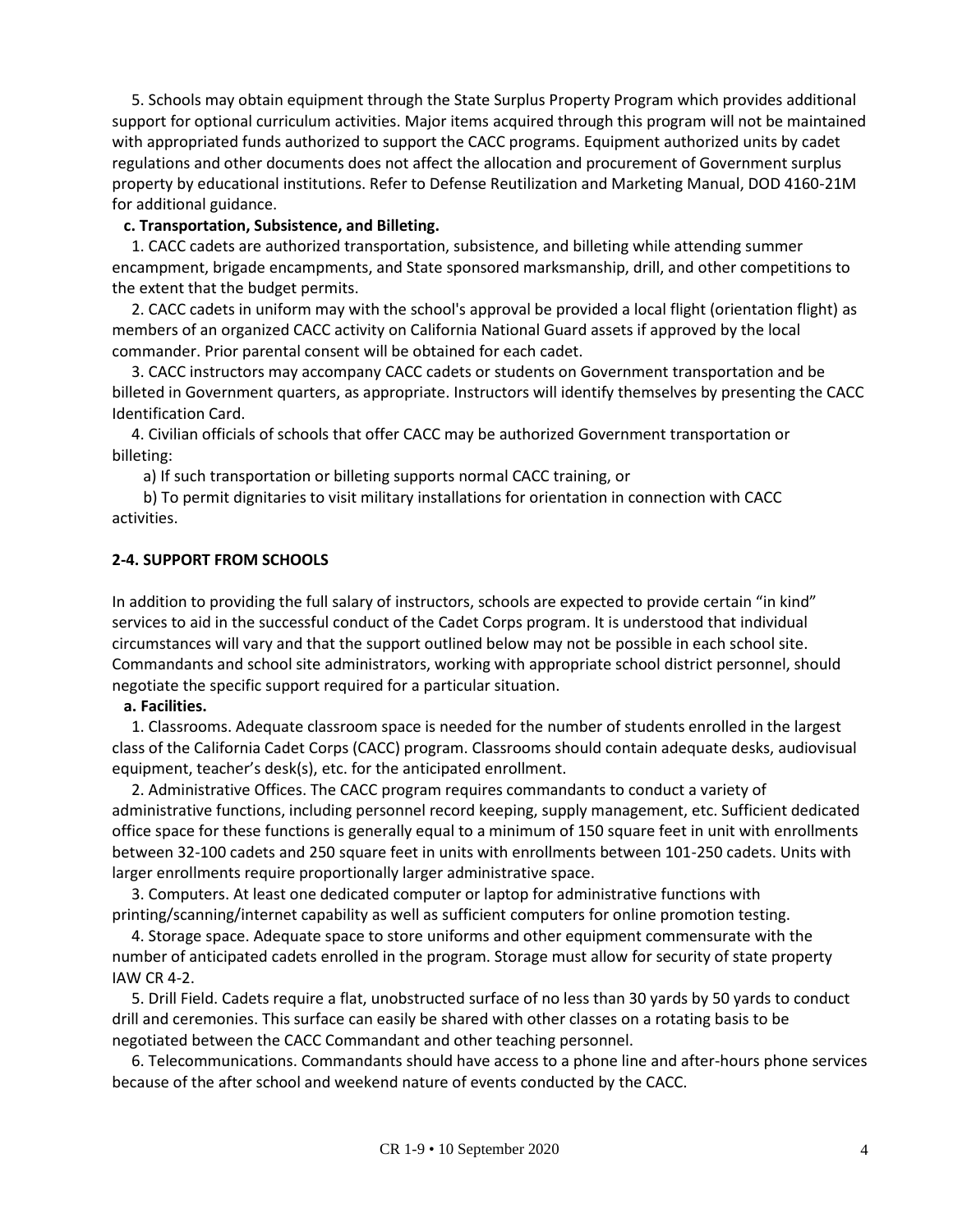7. Facilities access. Given the fact that CACC units typically practice after school and in the evening and weekend hours for competitions, access to necessary security codes, keys, passes, gates, classrooms, buildings, etc. is necessary.

#### **b. Cadet Activities.**

1. Cadet Corps units typically participate in a number of events each school year. Depending on the interests of commandant personnel and cadets, these can include, but are not limited to:

a) Parades

b) Community Service activities

c) School Service activities

d) Leadership schools

e) Encampments

f) Marksmanship training and competitions

g) Bivouacs (camping trips)

h) Mountaineering training

i) Survival training

j) Specialized instructional programs

k) Summer encampment

l) Color guards and honor guards

m) Orientation flights on military aircraft

n) Trips to military bases

o) Drill instruction seminars

p) Drill competitions

q) Speech contests

2. Transportation to/from these events is the responsibility of individual schools. Commandant personnel are encouraged to provide information to school site administrators about anticipated costs for transportation well in advance of their incurrence.

3. School districts may establish and implement policies regarding academic eligibility for cadet participation in such events and activities.

4. School administrator authorization and parent permission must be obtained before cadets are allowed to participate in any activity off campus or for extended periods outside the school day.

5. Costs of participating in such events, except those specifically sponsored by the HQCACC, must be borne by individuals and schools. These costs include, but are not limited to:

a) Food

b) Transportation

c) Billeting

d) Insurance

e) Admission fees

f) Logistical support

g) Miscellaneous supplies, uniform accouterments, and incentives

#### **c. Substitute Coverage.**

Participation in the activities outlined in 2-4b above as well as participation in CACC-sponsored professional development seminars during school time may require schools and school districts to pay for substitute coverage for CACC Commandants.

#### **d. Additional Duty Pay.**

At the discretion of local school authorities, individuals employed as Commandants may be paid stipends for coaching after school activities and/or for supervising cadets on weekend and outside-of-school-time activities. Such stipends are solely at local school expense.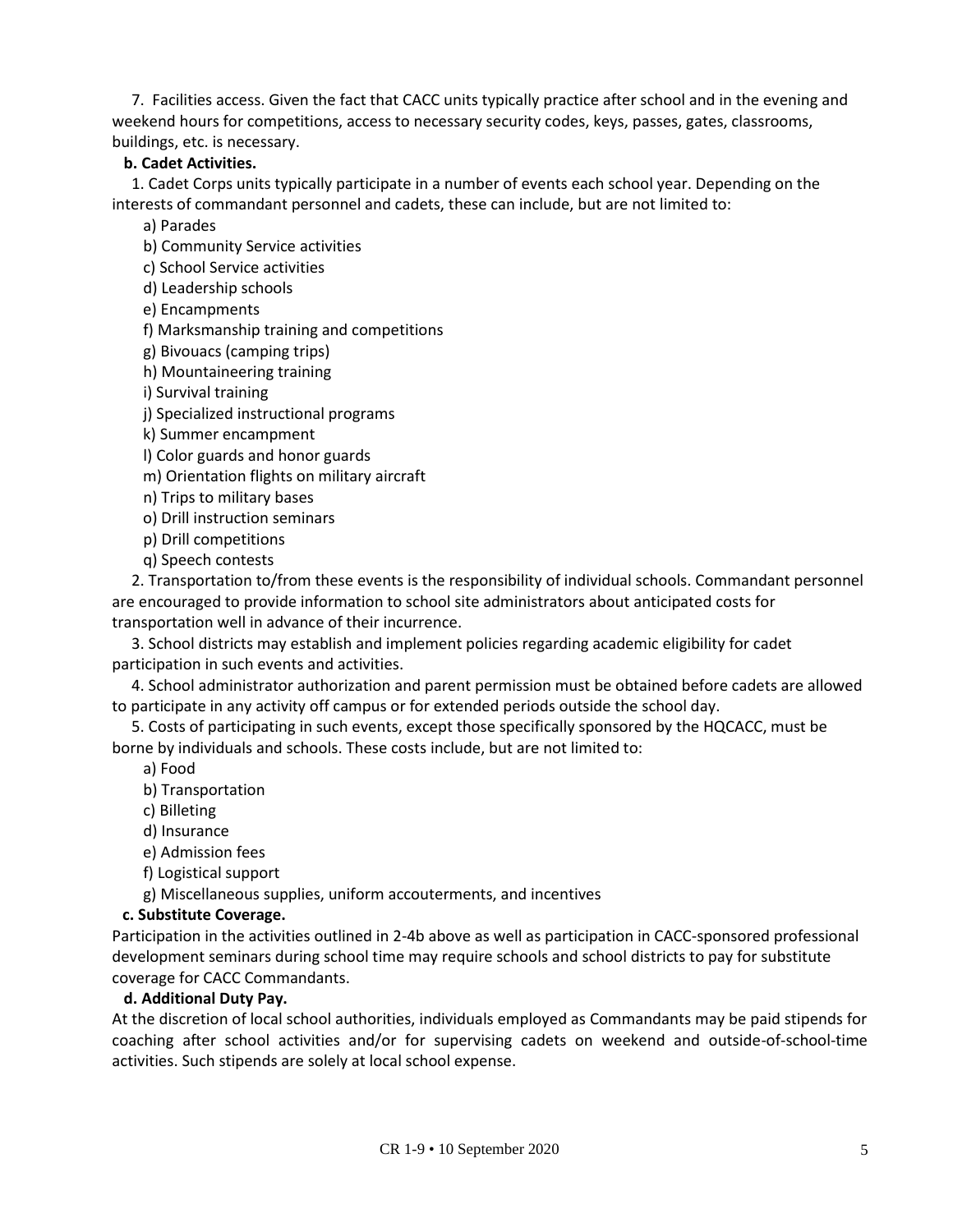#### **COMMANDANTS**

#### **3-1. COMMANDANT APPOINTMENT AND SERVICE**

a. Commandants are the state recognized instructors of a CACC program. CR 1-4 and 1-9 govern the selection, appointment, promotion, and other personnel actions for commandant personnel.

b. All school commandants, regardless of current military branch membership, must complete a commandant application through HQ CACC and fulfil all document requirements from CR 1-4.

c. CACC sanctioned programs must have a State Recognized CACC Instructor. Commandants with current military status should still 'join' CACC, and operate within the CACC environment as a CACC member. They should get a CACC email. They may continue to wear their current military rank. Commandants who are retired should wear the CACC uniform (military uniforms with CACC insignia).

d. School authorities use their own hiring procedures to employ instructors. The school and instructor negotiate contractual matters between them. The California Cadet Corps is NOT a party to any aspect of the individual's contract with the school district.

e. All Commandants will agree to follow all regulations as prescribed by the CACC and the CMVC.

f. Commandants must possess the appropriate credentials, as recognized by the California Commission on Teaching Credentials (CTC).

1) Commandants must possess, or be working towards, a Designated Subjects Special Subjects Basic Military Drill Credential (Chapter 6) while instructing a CACC program.

2) Commandants not already possessing a DSSSBMD credential, or have never attended the Basic Commandant Training Academy (BCTA), have one year, starting from the first day of opening the program, to attend the course and pass the Basic Commandant Knowledge Test (CR 3-1).

3) Other Types of Credentials are not recognized by CTC for the instruction of a CACC class. CTE or PE Credentials may qualify under certain circumstances, pending CTC, the relevant school district, and/or CACC approval. However, an instructor that is a candidate for a CACC program position must still adhere to the requirements of joining the CACC program (CR 1-4).

g. Non-Military waivers

1) Schools choosing to form a provisional platoon and only operating a single CACC class may utilize a single or multiple subjects clear credentialed teacher with no military experience as a temporary commandant.

2) To maintain State Recognition temporary commandants must follow all regulations and procedures of the CACC as well as completing the BCTA course requirements and pass the BCKT within one calendar year of initiating that position.

3) Programs using a Temporary Commandant status will have up to four (4) years to operate a temporary position; at the end of four years, starting at the beginning of the first semester of the program opening, the temporary commandant must apply for the DSSSBMD credential as outlined in Chapter 6.

4) The CACC Executive Officer or their delegated authority authorizes waivers for such temporary positions.

h. Schools or other institutes offering two or more classes of CACC, during school operating hours, must have a commandant with a Preliminary or Clear Designated Subjects Special Subjects Basic Military Drill Credential (CR1-10).

i. Headquarters California Cadet Corps (HQCACC) will, upon the request of a school or district

1) Publish position vacancy information and provide it upon request to personnel certified for employment in CACC.

2) Assist hiring actions by:

a) Identifying, upon school request, certified personnel who have indicated a desire for employment.

b) Within capabilities, screen certified personnel and recommend those best qualified for a position.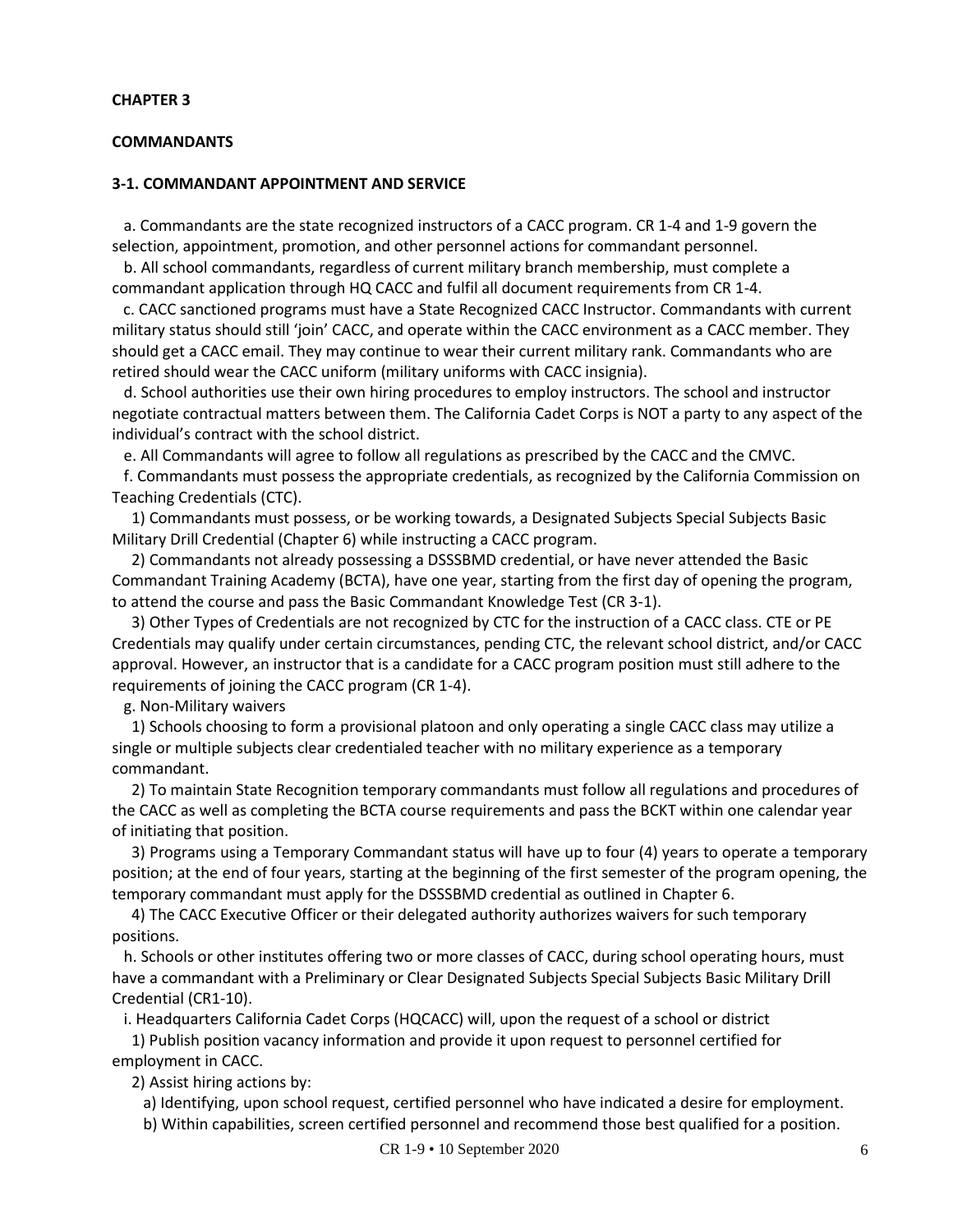c) Verify, before approving employment, that an individual selected for hire is eligible to be recommended by TAG for the Designated Subjects Special Subjects Basic Military Drill Credential and is a duly commissioned officer or enlisted member in the CACC.

j. Each CACC instructor applicant must possess the following attributes:

1. Be of good moral character and have the mental ability, positive attitude, physical appearance and condition, and neatness required for favorable representation of the program and the National Guard in the school and civilian community.

2. Have general knowledge of course subject matter and demonstrated instructional ability.

3. Demonstrate the professional ability to lead, motivate, and influence children and young men and women to learn and develop leadership, self-reliance and discipline, responsiveness to constituted authority, and attributes of good citizenship and patriotism.

4. Be a citizen of the United States of America without ties that would reasonably influence the instructor to act in favor of a foreign country or a person bound to a country having basic or critical interests opposed to those of the United States.

5. Have a military and civil record that reflects, through evaluation reports and public records, a high degree of efficiency and effectiveness, and conduct that is above reproach. Records must reflect an overall manner of performance that would compare favorably with contemporaries if on active duty.

6. Have no personal habits or character traits that are questionable from a security, stability, or social standpoint such as, but not limited to, financial irresponsibility, excessive drinking or gambling, drug use, or emotional instability.

7. Have no record of conviction by court martial, no record of time lost-to-be-made-good under Title 10, USC, Section 972 and no record of civil convictions except for minor traffic offenses. Exceptions may be granted by the HQS, CACC; using AR 601-210 as a guide.

8. Have been discharged under honorable conditions from all previous enlistments and prior service, if any.

9. Have writing and verbal skills appropriate to satisfactory performance in an academic environment. A command of English is important to teaching young Americans academic and life skills.

10. Possess sufficient medical, physical, and mental fitness, and be willing to perform, participate in, and supervise activities consistent with the conduct of the CACC program. Activities include, but are not limited to:

a) Classroom-based and student-centered instruction

b) Marksmanship training

- c) Conduct of drill and ceremonies
- d) Leadership training
- e) Physical training
- f) Summer encampment up to 2 weeks

g) Training and events outside of normal classroom hours and over weekends

#### **3-2. FUNCTIONS AND RESPONSIBILITIES OF BRIGADE ADVISORS AND COMMANDANTS**

a. The Brigade Advisor is the chief administrator of the regional Cadet Corps program. All CACC instructors and personnel employed by the school to support the CACC program will be directly under his or her guidance and supervision in all matters pertaining to program administrative duties and responsibilities required by the CACC. His or her primary responsibility is to ensure, on behalf of the CACC, through proper instruction and supervision, that the CACC program is administered according to law, regulation, policy, and principles. The Brigade Advisor, where practical, relieves commandants of as many school district administrative duties as practical; these duties include securing necessary school board approvals, and compliance with local school policies.

b. The Commandant is the chief instructor of the CACC unit and is therefore responsible for the overall management of the CACC Program at the school.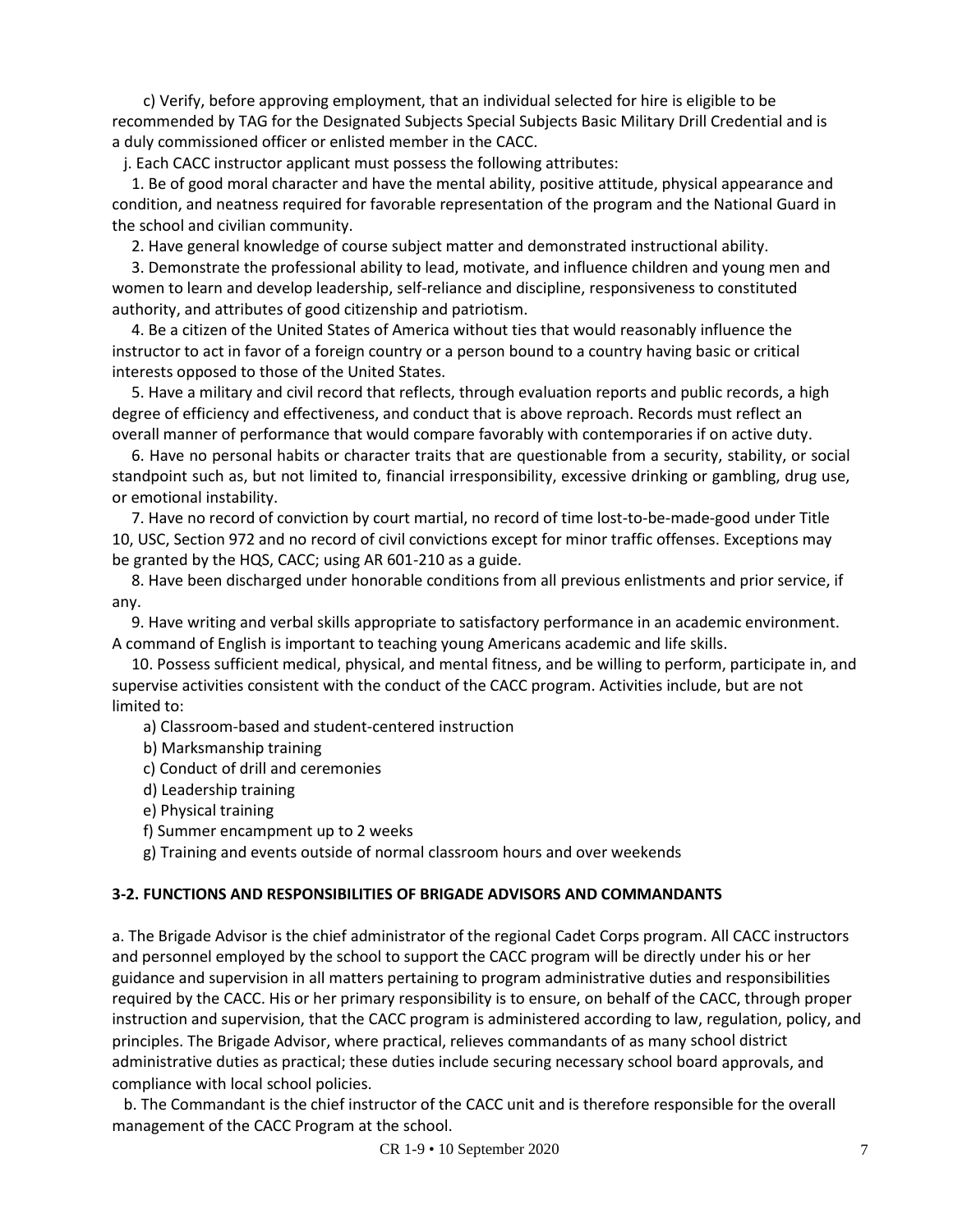c. Brigade Advisors will also work with commandants to:

1) Advise school authorities of laws and regulations affecting the program.

2) Maintain good relations with the school authorities, faculty, and student body.

3) Conduct a public affairs program in the local area; among school and community officials, civic groups, parent-teacher groups, and other individuals or groups, to further the understanding of the CACC program, and the school.

4) Enroll students in the CACC program and support school officials conducting these programs.

5) Ensure continuous evaluation of the program.

d. Brigade Advisors, in coordination with commandants and the senior school official, will establish procedures relating to the administration, control, and training of CACC cadets. These procedures will cover the appointment, promotion, and demotion of cadet officers and noncommissioned officers, and must be approved by the senior school official or school system according to CR 1-5.

e. Brigade Advisors:

1) Manage and coordinate brigade level programs.

2) Consolidate lesson plans and training schedules as appropriate.

3) Consolidate all logistical and supply procedures and functions as appropriate.

4) Draft plans, policies, and Standard Operating Procedures (SOPs) for all units (administrative function).

5) Assist Principals, if requested, with the evaluation of instructors in accordance with school district policies as appropriate.

6) Conduct periodic evaluations of all training and instruction, including Annual General Inspections (AGI) every other year.

7) Initiate and conduct a public relations program with local civic groups in the community and serve as the chief public affairs officer for the Brigade.

8) Set up a training program for instructors to keep them abreast of new initiatives and educational innovations.

#### **3-3. INSTRUCTOR TRAINING.**

a. HQ CACC will provide training programs for CACC instructors, including BCTA, ACTA, CLS, BNCOC, and professional development courses. See CR 3-1, Chapter 8.

b. Newly appointed commandants are required to attend BCTA within a year of starting a CACC unit.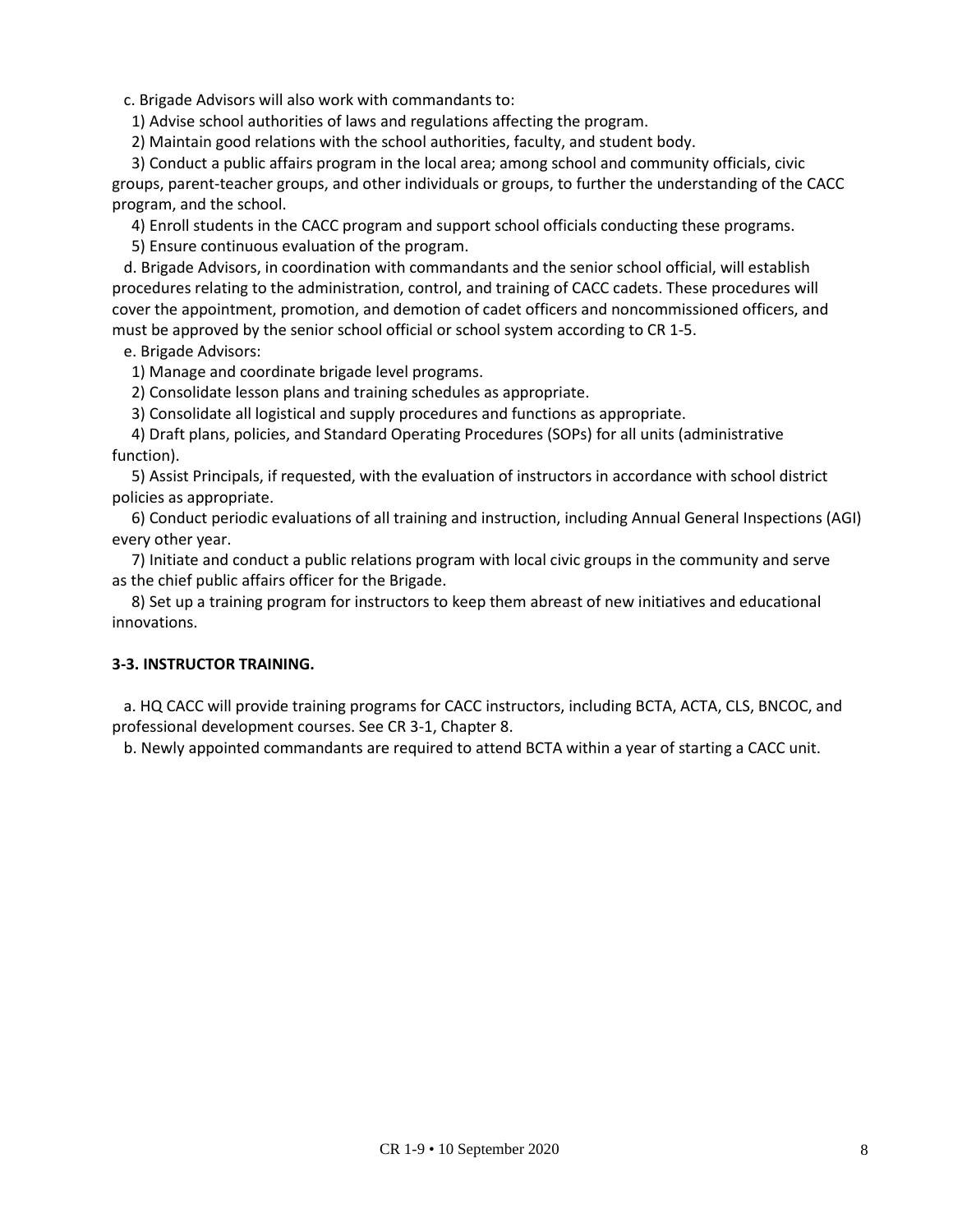#### **HOW TO STAND UP A NEW CALIFORNIA CADET CORPS (CACC) UNIT**

#### **4-1. CHANNELS OF COMMUNICATION**

Aspiring CACC units should correspond directly with the primary point of contact they are given concerning the Cadet Corps. This may be the Brigade Advisor for their area or a Recruiting Officer from the CACC Headquarters. If confronted with issues they cannot solve with their point of contact, they may contact the CACC Executive Officer directly.

#### **4-2. BASIC CRITERIA FOR ESTABLISHING A CACC UNIT**

a. There is no federally maintained JROTC unit established on the campus.

b. Units must have a number of qualified students sufficient to constitute a unit of the strength prescribed by The Adjutant General (TAG) voluntarily enrolled.

c. High Schools must have a Western Association of Schools and Colleges (WASC) accreditation.

d. The Lead Administrator agrees to facilitate the purposes of the California Cadet Corps and its instruction by cooperating with the Adjutant General and CACC representatives.

e. The Lead Administrator of a campus or institution agrees they shall always oversee the guidance, logistics, and control of the CACC program established at their site.

f. Any school or institution that meets the above criteria is eligible to form a CACC unit.

#### **4-3. THE LETTER OF INTEREST (LOI), CACC Form 1**

a. The LOI will be the first official initiating document for the purposes of establishing a unit.

b. The LOI is to be completed by the Lead Administrator of the school, institution, or district.

1) The Lead Administrator may appoint a designee to complete the LOI.

2) The LOI will be forwarded to the HQ CACC designated Recruiter or Brigade Advisor.

c. The HQ CACC Recruiter and the Brigade Advisor will actively assist the applying institution towards establishing the CACC unit at that site. Any CACC member can actively obtain the LOI for an institution, but the responsibility for guiding the institution to the point of activation rests on the HQ CACC and Brigade Advisor.

d. Format is in Appendix C, and is in the CACC website Forms library

#### **4-4. COOPERATIVE AGREEMENT (CA)**

a. The Cooperative agreement establishes the operational environment between the California Cadet Corps program and the applying institution.

b. Signatures will vary depending on unit type. District level signatures are only required when a Memorandum of Understanding is involved in establishing the unit.

c. Waivers may be provided at discretion of the California Cadet Corps Executive Officer

d. HQ CACC will always be an authorizing member on any Cooperative Agreement.

1) Cooperative Agreements may be altered prior to the initial signing and any modifications later will require a new agreement.

2) Cooperative agreements are processed through the HQ CACC Recruiting Officer.

e. Originals, emailed documents, and scanned copies are permitted.

f. Format is in Appendix D.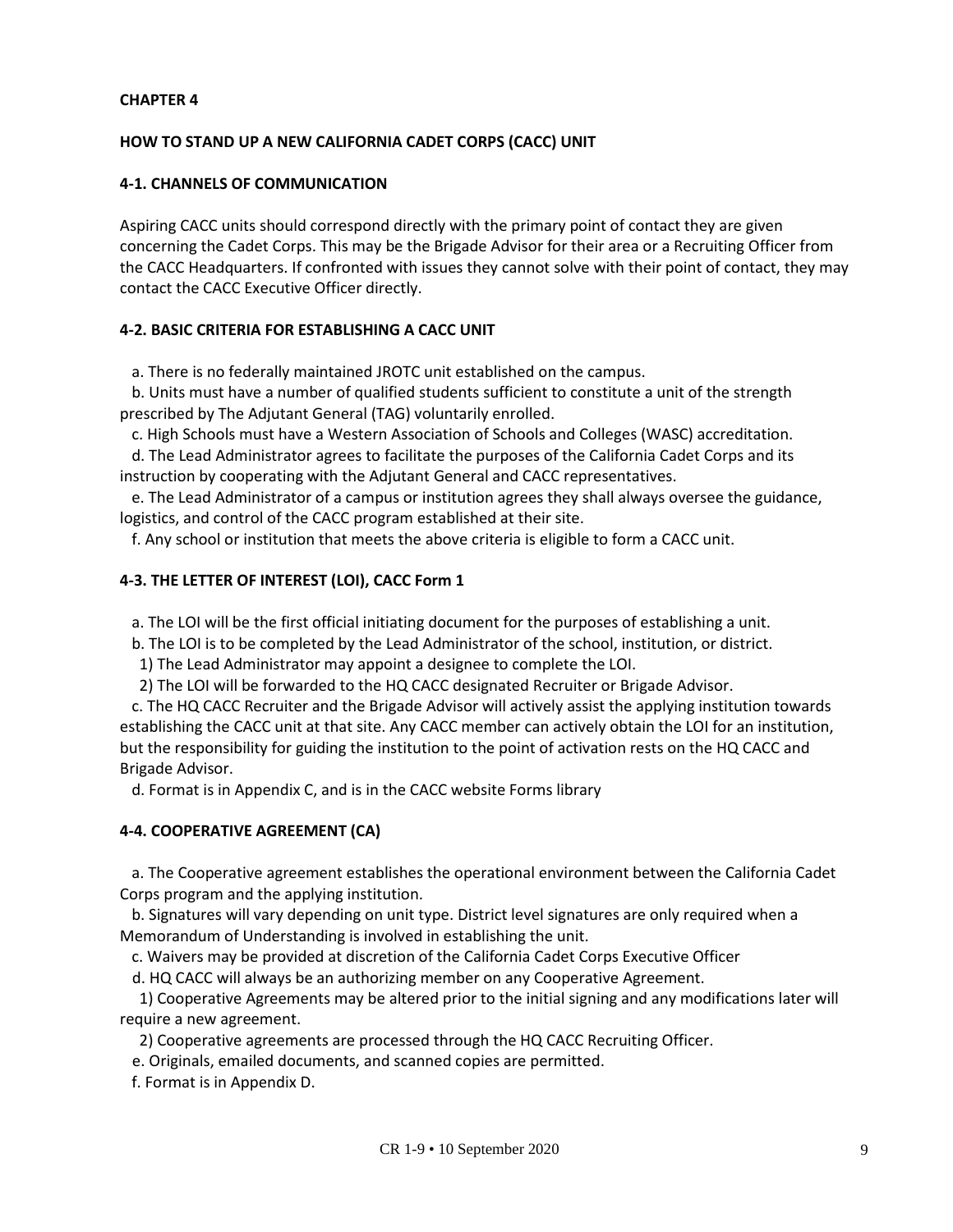# **4-5. OTHER DOCUMENTS**

Depending on the nature of establishing a unit, either HQ CACC or the initiating institute may require other documents. All documents will be processed through HQ CACC or the appropriate California State Department.

#### **4-6. ACTIVATION ORDER**

a. Activation Orders are an official order and gives State Recognition to a new unit at a specific institution.

b. Once an Activation Order is established:

1) The HQ CACC Recruiting Officer will notify the following:

a) The applying institute's Lead Administrator(s) or delegate(s)

b) The Commandant of the new program

c) The appropriate Brigade Advisor

d) The CACC Executive Officer

e) The pertinent HQ CACC Staff, to include Fulltime OIC, Personnel, Logistics, Information Technologies, as well as other staff members vital to the function of the new unit.

c. Activation Orders will be initiated only after the following criteria are met:

1) The LOI is completed and submitted to the HQ CACC Recruiting Officer.

2) The Cooperative Agreement is signed by all parties concerned and submitted to the HQ CACC Recruiting Officer.

3) A Commandant has been specified as pending or assigned to the program by the school or institute. d. Once notified, all CACC personnel will begin the process of supporting the new unit as their mission dictates.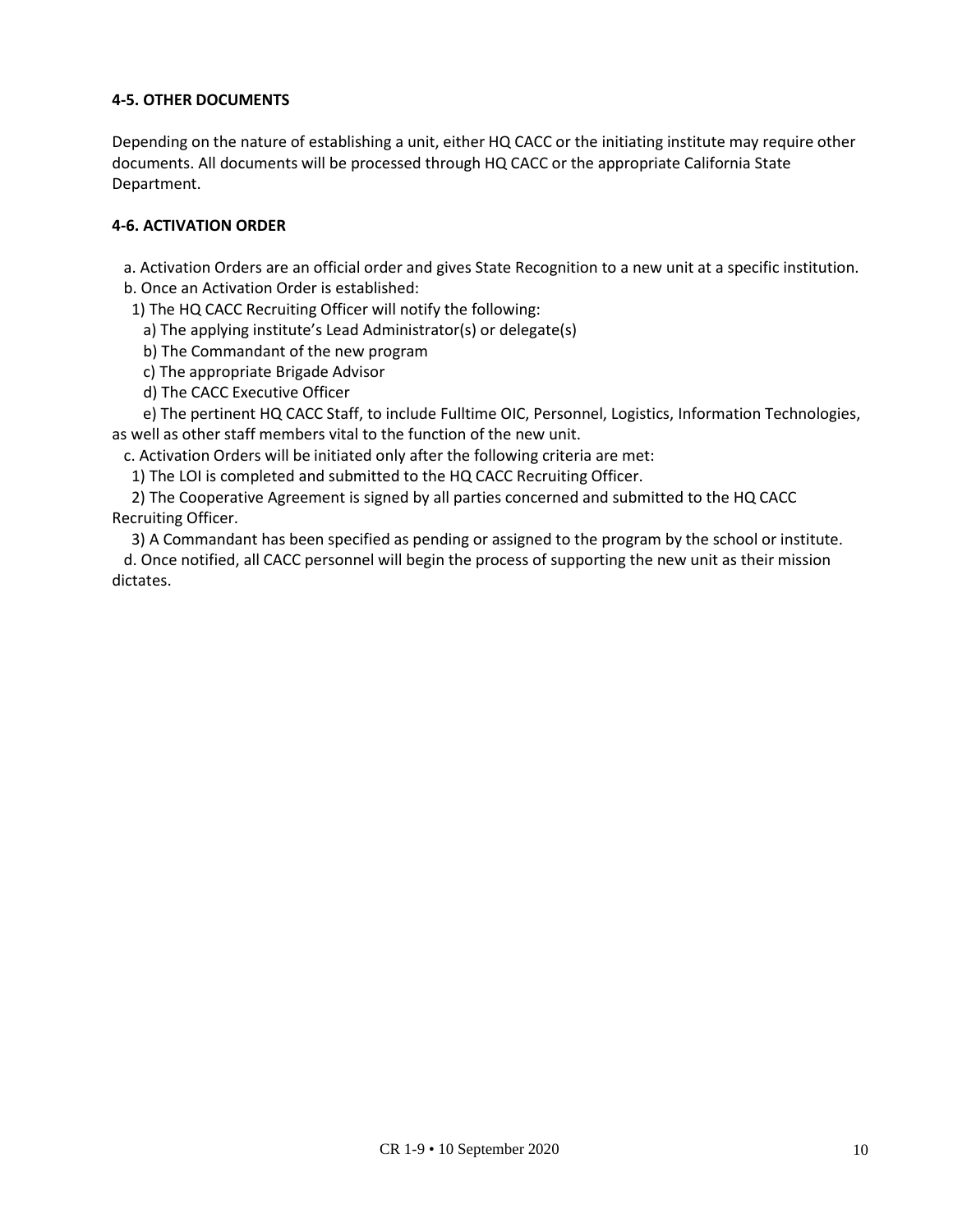#### **DISESTABLISHMENT OF A UNIT**

#### **5-1. UNIT PROBATION**

A unit may be placed on probation by HQ CACC for one or more of the following issues.

 a. As stipulated in CR 1-6, a unit may be put on a probationary status by receiving an "Unsatisfactory" rating on their Annual General Inspection.

 b. Units in a probationary status, which fail to receive a "Marginal" or above rating on a subsequent AGI, will remain on probation or may have State Recognition withdrawn and be deactivated depending on, if any, improvements towards reconciliation of deficit issues.

 c. Units that are being operated by, or do not have, a State Recognized Instructor and are making no justifiable effort to obtain one, will be placed on a probationary status and be considered for disestablishment and the loss of State Recognition.

#### **5-2. UNIT DISESTABLISHMENT**

a. At the Institutes request, senior school officials desiring to terminate participation in the CACC program should notify HQ CACC in writing.

b. For Cause. Disestablishment of units other than at the school's request will be made only after careful consideration and reasonable efforts have been made to assist the unit. The Executive Officer of the CACC may grant a waiver under certain circumstances if the unit, in good faith, is attempting to reconcile any deficiencies that mandate the disestablishment.

c. Deactivation Orders. Units that are "Disestablished" will receive a copy of the Deactivation Order as well as coordinating with the school administration for the retrieval or reconciliation of CACC issued uniforms and equipment.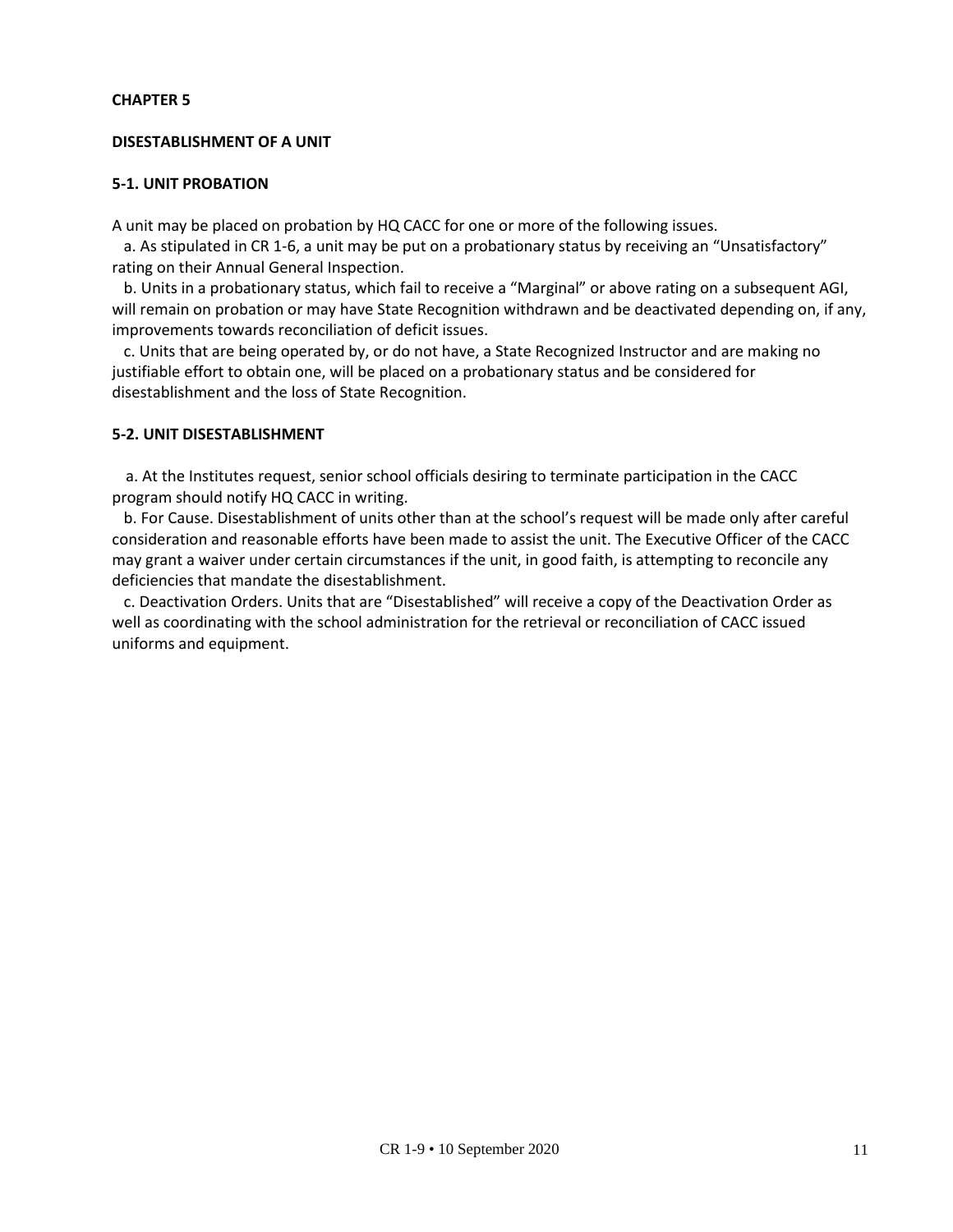#### **COMMANDANT CREDENTIALING**

#### **6-1. PURPOSE.**

This chapter explains the requirements for the State of California Military Department to recommend individuals for the **Designated Subjects Special Subjects Basic Military Drill Credential (DSSSBMDC)** which authorizes holders to teach the California Cadet Corps in grades K-12 and classes organized primarily for adults.

#### **6-2. OBJECTIVE.**

It is the objective of the Adjutant General that all instructors recommended for the DSSSBMDC be highly qualified and meet the highest standards of personal and professional preparation and conduct.

#### **6-3. AUTHORITY.**

 a. Sections 502 and 502.1 of the California Military and Veterans Code gives the Adjutant General control over the appointment, commission, and promotion of California Cadet Corps officers.

 b. Sections 44250-44279 of the California Education Code govern the issuance of teaching and service credentials for the State of California.

 c. Section 44260.4 of the California Education Code states that the Commission on Teacher Credentialing (CTC) shall determine the requirements for the DSSSBMDC.

 d. Section 44260.8 of the California Education Code states that the requirements for the clear DSSSMDC shall include the study of health education and technology in the classroom.

 e. CTC Leaflet CL-699 outlines the requirements established by the CTC for issuance of the preliminary and clear DSSSBMDC.

#### **6-4. FIVE-YEAR PELIMINARY CREDENTIAL.**

 a. The five- or one-year preliminary credential is the ONLY credential that may be issued for an applicant's initial credential application. Applicants may NOT apply for a clear credential as the initial credential. This rule also applies for individuals who hold other credentials. Applicants for the five-year preliminary DSSSBMDC must meet ALL of the following requirements.

 b. Verification by the Adjutant General of combined military and/or CACC experience, at least one year of which must have been within the previous three-year period immediately preceding the issuance of the credential. The verification of experience also confirms that the credential holder has met "subject matter competency" in the CACC curriculum as outlined in 6-4(c) below. The Commander, Youth and Community Programs Task Force has been delegated authority to sign letters to the CTC verifying experience, commonly referred to as TAG letters (letters from the Adjutant General). In order for an applicant to qualify for a letter from the TAG verifying experience, the minimum requirements must be met in one of the following ways (or a combination thereof):

 (1) Four years of service in the United States Army, Marine Corps, Air Force, Navy, Coast Guard, Reserves, National Guard, California State Military Reserve or U.S. Public Health Service, attaining the rank of E-4 or higher. At least one year of service must have been in the three-year period immediately preceding the issuance of the credential.

 (2) Four years of service in the CACC as an adult member in the California Cadet Corps (as a brigade or regimental advisor, brigade support officer, commandant of cadets at any school, assistant commandant or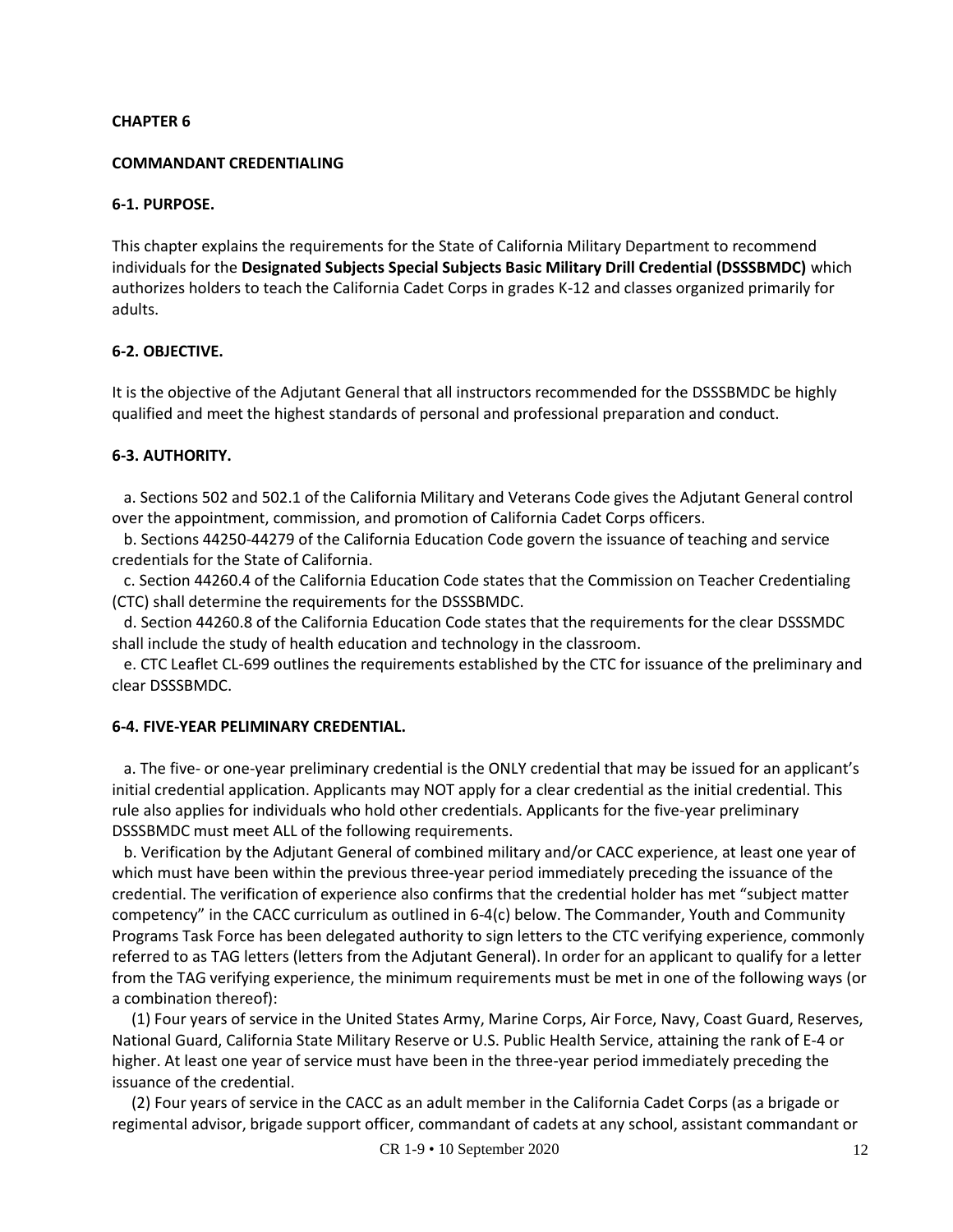special projects officer, or member of the HQ CACC Staff). At least one year of service must have been in the three-year period immediately preceding the issuance of the credential. Note that years of service as a cadet do NOT count toward this requirement.

 (3) Four years of credentialed teaching experience with a preliminary or clear single subject or multiple if the applicant also has experience with the Reserve Officer Training Corps, National Defense Cadet Corps, Civil Air Patrol, U.S. Sea Cadets, Young Marines, or a similar organization.

c. Verification of mastery of the basic CACC curriculum as evidenced by BOTH of the following.

 (1) A score of 80% or higher on a Commandant Basic Knowledge Test (CBKT) administered by HQ CACC consisting of 200 multiple choice questions from the cadet promotion tests as well as questions from the California Standards for the Teaching Profession (CSTPs); and

(2) Passing scores on each of seven performance tasks (map and compass reading, first aid and CPR, drill and ceremonies, wear and appearance of the cadet and adult member uniform, lesson planning and methods of instruction, military courtesy and customs, and firearms safety and marksmanship).

(3) Mastery must be demonstrated prior to a request for the letter from the TAG verifying experience.

 (4) The CBKT and accompanying performance tasks will be administered in conjunction with the Basic Commandant Training Academy (BCTA).

 (5) The Commander, Youth and Community Programs Task Force may, at his or her discretion, issue a TAG letter for a one-year preliminary credential if the applicant misses the window to complete the BCTA; however, the applicant must complete BCTA and the BCKT with performance tasks within that one year period. Should an individual not complete the BCTA and BCKT successfully within the one year period, the Commander, Youth and Community Programs Task Force reserves the right to send a letter to the CTC withdrawing the Adjutant General's recommendation for the credential and recommending the CTC withdraw the credential.

d. Possession of a high school diploma or GED or foreign equivalent.

 e. Successful completion of the Basic Commandant Training Academy (BCTA), a 60-clock hour program of training sponsored by HQ CACC. This requirement may be temporarily waived if an applicant has completed at least 50% of the Commandant Training Academy and is enrolled in the remaining uncompleted portion(s).

 f. Completion of a two-semester unit or three-quarter unit course in the Provisions and Principles of the U.S. Constitution at a regionally accredited college or university OR successful completion of an examination on the same given by a regionally accredited college or university.

g. Sign a statement verifying awareness by the applicant of the requirements for the clear credential.

#### **6-5. CLEAR CREDENTIAL.**

All of the following must be met to apply for and be granted the Clear DSSSBMDC.

a. Possess a VALID preliminary DSSSBMDC.

 b. Obtain verification by an Employing School District (or charter school) of two years of successful teaching experience in the CACC program (minimum of one course/section per semester and the renewal of an employment contract/agreement with one school district for a minimum of three of the four semesters).

 c. Successful completion of nine semester units or 135 clock hours of personalized preparation as verified by one of the following agencies (note that each agency will establish its own requirements for completion of the "personalized preparation" requirement):

(1) California State University at Long Beach

- (2) California State University at San Bernardino
- (3) University of California at Riverside (Extension)
- (4) Mendocino County Office of Education
- (5) Sacramento County Office of Education
- (6) San Diego County Office of Education

(7) Metropolitan Education District, Santa Clara County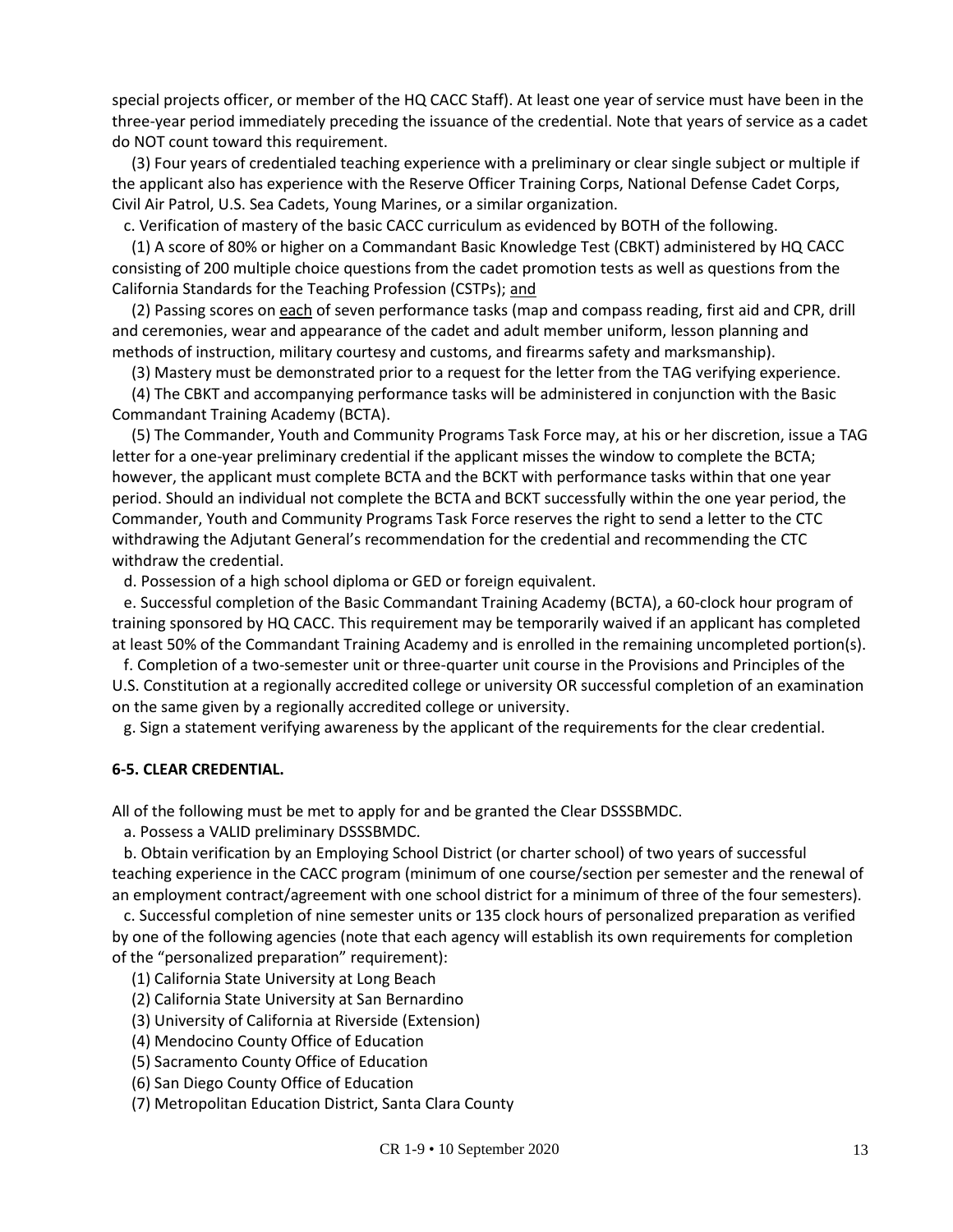d. A course or courses in health education which include nutrition, adult, child, and infant CPR, the physiological and sociological effects of alcohol, narcotics, and drug abuse, and the use of tobacco.

#### **6-6. ONE-YEAR PRELIMINARY CREDENTIAL.**

A one-year preliminary DSSSBMDC may be issued to individuals who meet all of the requirements in 6-4 above EXCEPT the U.S. Constitution requirement listed in 6-4(f). Individuals who receive a one-year preliminary must complete the U.S. Constitution requirement within one-year from the date the initial credential is issued. It is the responsibility of the credential holder to fulfill this requirement in a timely manner. The Commander, Youth and Community Programs Task Force may, at his discretion, issue a TAG letter for a one-year preliminary credential if the applicant misses the window to complete the BCTA; however, the applicant must complete BCTA and the BCKT with performance tasks within that one year period.

#### **6-7. PROCEDURES.**

 a. Individuals wishing to receive the recommendation of the Adjutant General for a DSSSBMDC must submit an application packet consisting of the following:

(1) A CACC Form 16, Application for TAG Letter for the DSSSBMDC (found in Appendix E).

(2) Copies of one of the following:

 (a) ADD214 (or equivalent) showing evidence of at least four years of service in the United States Army, Marine Corps, Air Force, Navy, Coast Guard, Reserves, National Guard, California State Military Reserve, or U.S. Public Health Service, attaining the rank of E-4 or higher. At least one year of service must have been in the three-year period immediately preceding the issuance of the credential, OR

 (b) State Orders verifying four years of service in the CACC as an adult member in the California Cadet Corps (as a brigade or regimental advisor, brigade support officer, commandant of cadets at any school, assistant commandant, special projects officer, or member of the HQ CACC Staff). At least one year of service must have been in the three-year period immediately preceding the issuance of the credential. Note that years of service as a cadet do NOT count toward this requirement, OR

 (c) A copy of valid credential(s) verifying four years of credentialed teaching experience with a preliminary or clear single subject or multiple subject or service credential (other than an emergency permit) and proof of four years active membership in the Reserve Officer Training Corps, National Defense Cadet Corps, Civil Air Patrol, US Sea Cadets, Young Marines, or a similar organization, verifiable through transcripts, letter from commander, copy of ID card with start date, copy of service record, or similar documents.

(3) Verification of passing the CBKT and all seven CBKT Performance Tasks.

(4) Copies of certificate(s) and/or orders verifying successful completion of BCTA.

 b. Packets must be sent through the HQ S-1, HQ CACC to the Executive Officer, CACC who will forward them to the Commander, Youth and Community Programs Task Force.

c. Allow 10-12 weeks for processing.

d. Incomplete packets will be returned to the originator.

e. Requests for waivers of any requirements must have the endorsement of the Executive Officer, CACC.

# **6-8. PHYSICAL EDUCATION ENDORSEMENT.**

 a. Individuals who already possess a DSSSBMD credential and wish to add a Physical Education Endorsement to the DSSSBMD credential may do so, provided they provide evidence of

(1) Passing the California Basic Educational Skills Test (CBEST), and

 (2) Passing all three physical education subtests of the California Subject Examination for Teachers (subtests 129, 130, and 131), or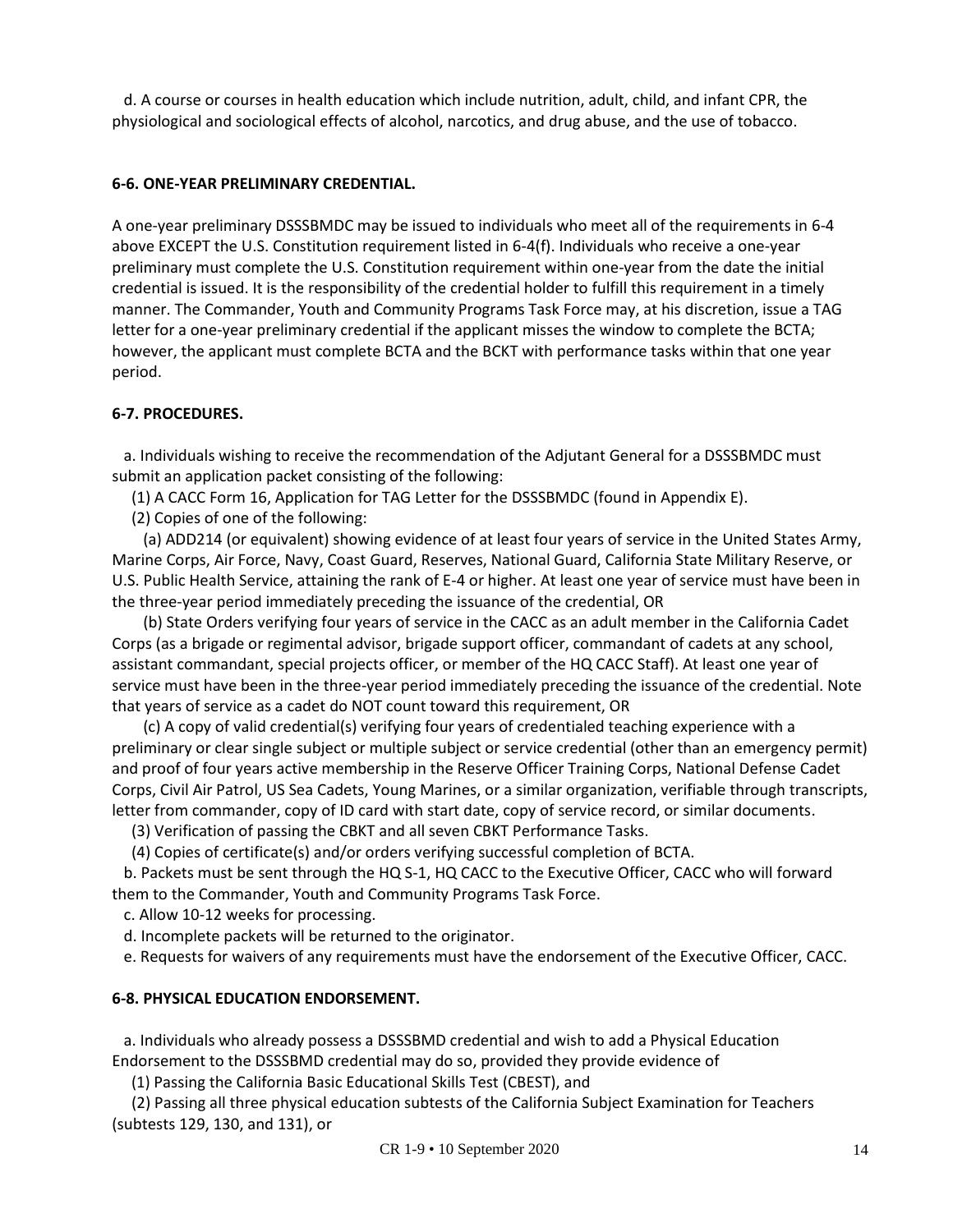(3) Completion of a CTC-approved secondary physical education methods course from an approved Institution of Higher Education.

b. The endorsement authorizes individuals to teach a course in Physical Education only to cadets enrolled in a California Cadet Corps program, not to individuals in the general school population; in other words, a holder of a DSSSBMD with PE Endorsement credential cannot teach general PE courses to non-cadets.

 c. See the current CTC leaflet CL-699 on the Physical Education authorization for the JROTC/Basic Military Drill credentials for more details.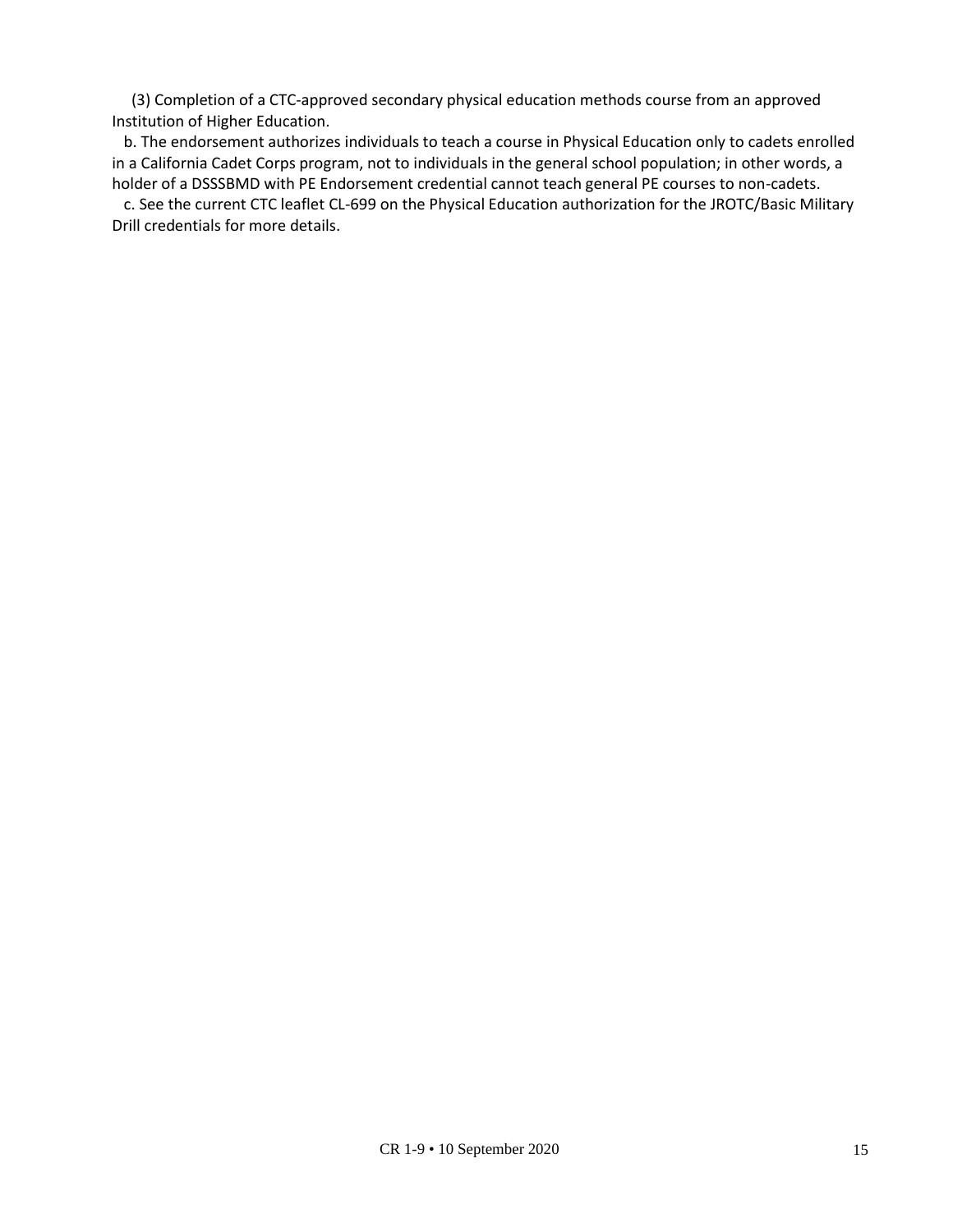#### **Appendix A Glossary**

*Adjutant General*: Senior military officer for the California State National Guard and de facto commander of all the state's military forces, including California Cadet Corps. The Adjutant General abbreviation is **TAG**. *AGI***:** Annual General Inspection**.** Yearly inspection of CACC units. *See CR 1-6*.

AO: Activation Order: Official order establishing a State Recognized CACC unit at a specific site or institution. **BCKT**; Basic Commandant Knowledge Test: Comprehensive exam for curriculum taught during

BCTA. Passing this exam is a requirement to officially pass the course.

**BCTA:** Basic Commandant Training Academy: No less than 60 hours of classroom and field based instruction to prepare potential CACC instructors and school administrators in the operation of a CACC unit at their site. Passing this course is required to obtain a DSSSBMD credential.

*Brigade Advisor***:** An appointed CACC officer that provides professional guidance and training opportunities to CACC units and instructors in a specified regional area.

*CA***:** Cooperative Agreement: Official docu[ment between a school, institute,](https://cacadets.org/Regulations) or district and the CACC in the operational aspects of conducting a CACC program.

*CACC***:** California Cadet Corps

*CDE***:** California Department of Education

*CMVC***:** California Military and Veterans Code: State legislation establishing the law in regards to the State's armed forces and militia, including the California Cadet Corps.

*Commandant***:** The main instructor of a CACC program at a school or institute. Also a term that is sometimes used for all Adult CACC members.

*CR*: Cadet Regulation *see* https://cacadets.org/Regulations *for an index of all CACC regulations*.

*CTE*: Career an[d Technical Education](https://www.ctc.ca.gov/docs/default-source/leaflets/cl699.pdf?sfvrsn=3beb02f_0)

*CTC***:** Commission on Teacher Credentialing. *see* https:[//www.ctc.ca.gov/](http://www.ctc.ca.gov/)

*Delegated Officer***:** Any person authorized by the lead administrating officer to represent and speak for that authority.

*Deputy Director CACC***:** Full time officer-in-charge at HQ CACC; appointed by the State Military Department with the mission of supporting the CACC.

**DSSSBMD:** Designated Subject Special Subject Basic Military Drill Credential: Required credential to instruct a CACC course. *(CL-699 12/2016)*

https:[//www.ctc.ca.gov/docs/default-source/leaflets/cl699.pdf?](http://www.ctc.ca.gov/docs/default-source/leaflets/cl699.pdf)sfvrsn=3beb02f\_0

*Executive Officer CACC***:** Senior officer and administrator of the California Cadet Corps.

*HQ CACC***:** Headquarters California Cadet Corps. Administrative and Logistical support for all CACC units. *See* https://cacadets.org/ *for more details.*

*Institution/Institute***:** Any educational based school, academy, charter, or private organization recognized by the CDE.

*Lead Administrator***:** Any superintendent, principal, CEO, or like position who is the senior official for that organization with final authority for that site.

**LOI**: Letter of Interest: Non-binding document for the purposes of facilitating the prerequisites for opening a CACC program at a particular campus or location. CACC Form 1.

*Potential Commandant***:** An individual who is considered or applying for a position to instruct a CACC program at a specific school or site.

**Provisional Platoon:** A trial unit or unit under a total enrollment of 60 cadets.

*State Recognition/ Recognized***:** Acknowledgment by the State Military Department and the Department of Education as an official CACC unit, and thus being entitled to the class credit, support and equipment offered by the CACC program.

**Temporary Commandant:** A unit instructor authorized by the CACC as an interim commandant; usually because of a deficit in military experience in qualifying for a DSSSBMD credential.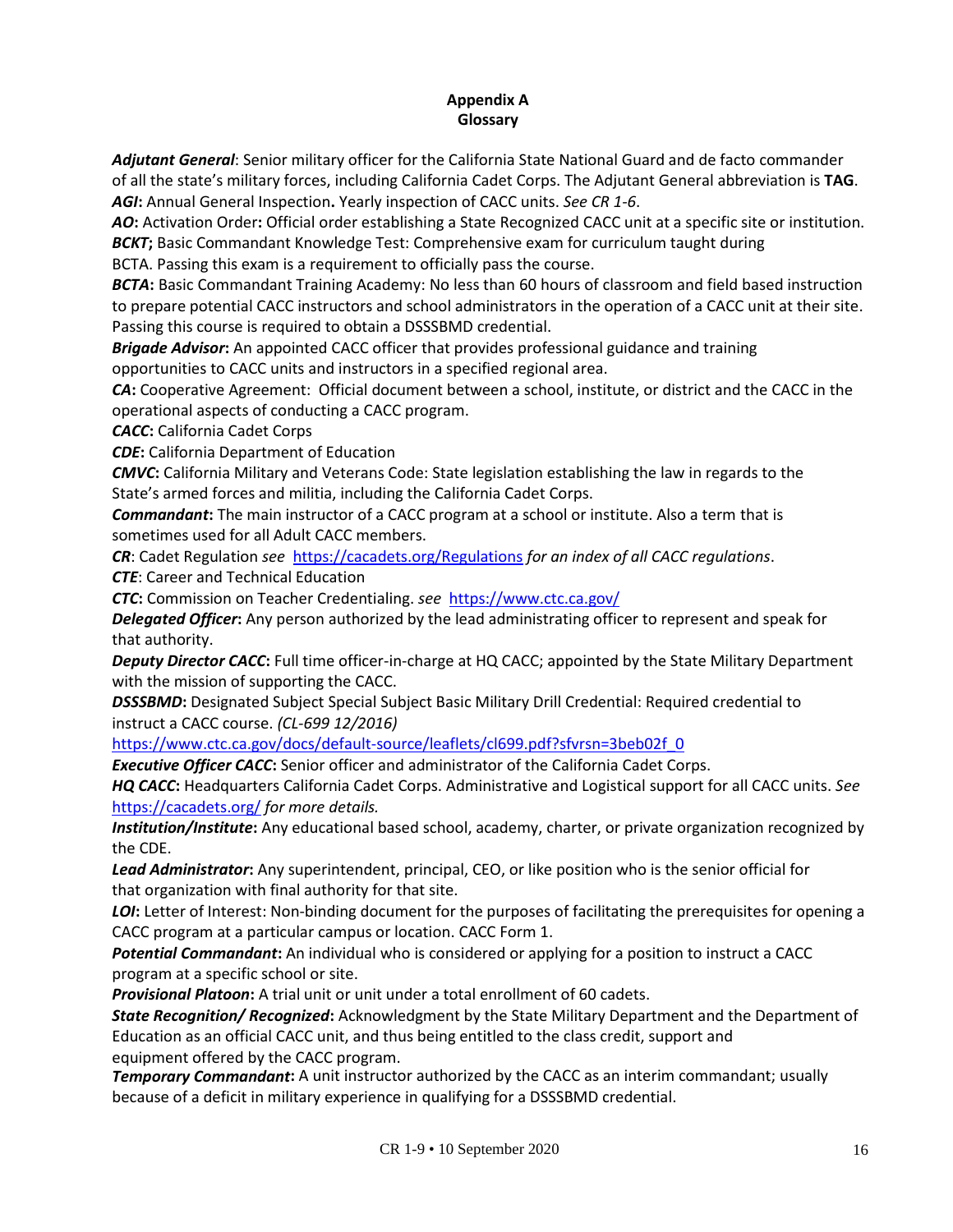*Youth and Community Programs Task Force*: Division of the California Military Department that sponsors community-based youth programs; to include the California Cadet Corps. https://calguard.ca.gov/youth/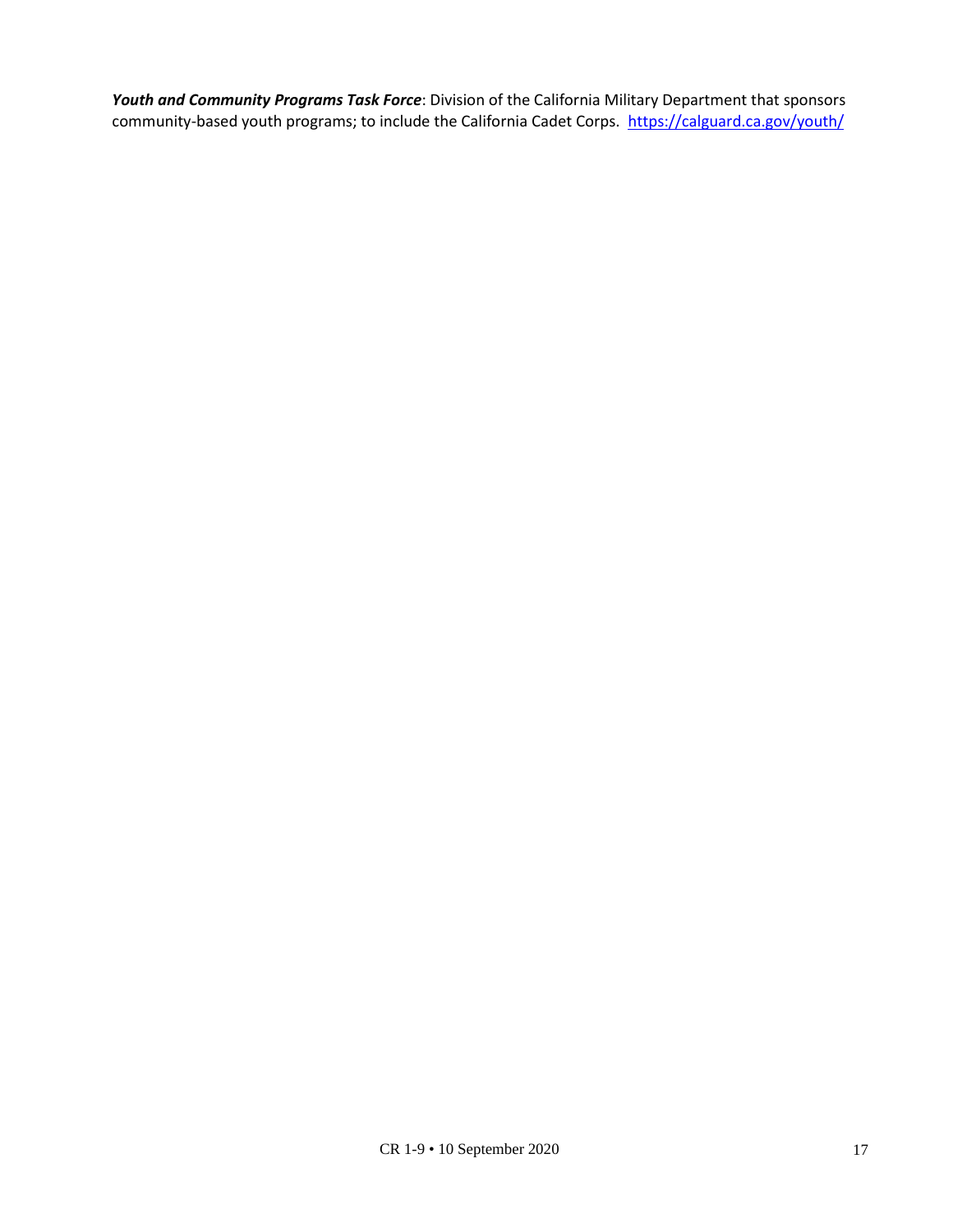#### **Appendix B**

#### **Sources and Reg[ulations](https://www.ctc.ca.gov/)**

1. California Military and Veterans Code (CMVC): Division 2, Part [2, Chapters 1](https://www.ctc.ca.gov/docs/default-source/leaflets/cl699.pdf?sfvrsn=3beb02f_0) and 2, sections 500- 520.1 and 530-532

2. California Cadet Corps Publications: https://cacadets.org/Regulations

- CR 1 *General Administration*
- CR 1-2 *Adult Code of Conduct and Ethics*
- CR 1-3 *Wear & Appearance of Adult Personnel CACC Uniforms & Insignia*
- CR 1-4 *Commandant Personnel Management*
- CR 1-6 *Annual General Inspection*
- CR 3 *Training*
- CR 3-1 *Leadership Training Schools*
- CR 3-22 *California Cadet Corps Organization*
- 3. California Cadet Corps Forms: https://cacadets.org/Forms
	- CACC Form 1 *Letter of Interest/Application to Form a Cadet Corps Unit*
	- CACC Form 2 *Commandant Application for Appointment Checklist/Cover Sheet*
	- CACC Form 6 *Brigade Advisors Recommendation for Appointment*
	- CACC Form 7 *Application for Appointment*
	- CACC Form 9 *Identification Card / Personnel Data Sheet*
	- CACC Form 10 *Oath of Office*
	- CACC Form 11 *School Board Recommendation*
- 4. Commission on Teachers Credentialing: https:[//www.ctc.ca.gov/](http://www.ctc.ca.gov/) CL- 699 *Requirements for DSSSBMD Credential https:[//www.ctc.ca.gov/docs/default](http://www.ctc.ca.gov/docs/default-source/leaflets/cl699.pdf)[source/leaflets/cl699.pdf?](http://www.ctc.ca.gov/docs/default-source/leaflets/cl699.pdf)sfvrsn=3beb02f\_0*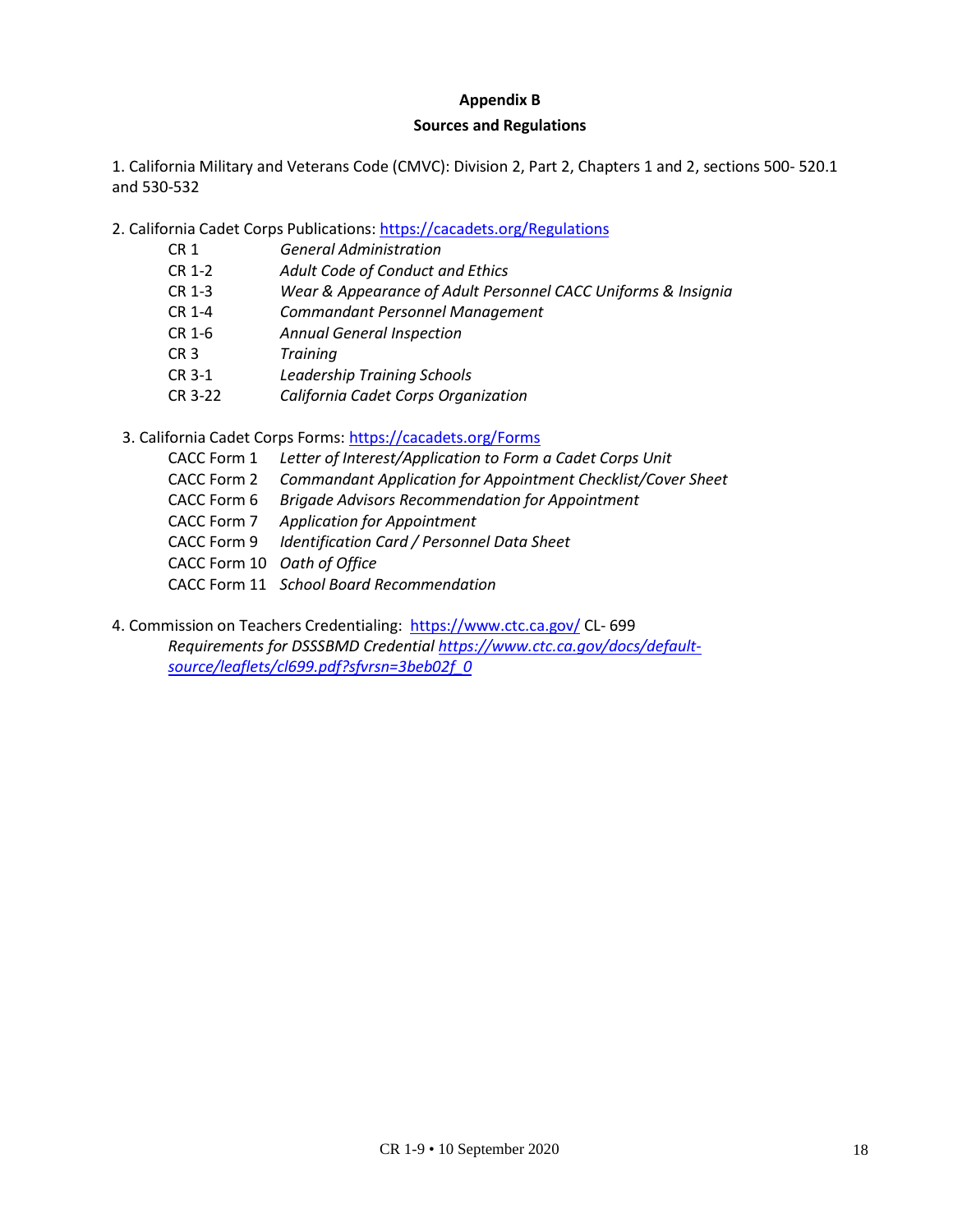#### **Appendix C Letter of Interest**



#### **INFORMATIONAL SHEET** FOR ESTABLISHMENT OF A CALIFORNIA CADET CORPS (CACC) UNIT



Schools or Districts interested in developing a CACC program must submit this form as soon as possible to their CACC Program Coordinator or send electronically to: Recruiting@cacadets.org. For more information, go to https://cacadets.org/ or contact a CACC Program Coordinator at Recruiting@cacadet.org.

# **INITIAL ELIGIBILITY SCREEN**

Instructions: This page is for the school to assess their ability to conduct the CACC program, and for CACC to determine the effectiveness and viability of new program's location. Schools should fill this form to the best of their ability; we realize some information will be speculation or "best guess;" This is not a contract.

#### **Requirements**

(All must be checked to be eligible)

- School is WASC Accredited (H.S. only)
- Classroom Available
- School does not have JROTC Program
- Storage Space Available
- At least 25 Cadets Intended to start

#### **Competitive Attributes**

How many classes/sections of CACC will be conducted? Type of program: o Elective  $O$  PE o Before/Afterschool Program o Other (Explain) Will Cadets be volunteers or compelled to attend CACC classes? \_\_\_\_\_\_\_\_\_\_\_\_\_\_\_\_\_\_ Name of feeder School □ Number of CACC programs at schools within District? □ On a scale of 1-10; 10 is best, what is the level of district support for the Program: \_\_\_\_\_ Has the school identified a potential Commandant? YES NO MAYBE Does the potential commandant have current Basic Drill Credential? \_\_\_\_\_\_\_\_  $\Box$  Does the potential commandant have prior military experience? Branch/ years Served: Other related commandant's skill, experience, or credentials held:

Will the new commandant be given time to attend an eight-day Commandant training course, in January or July, at Camp San Luis Obispo?

□ On a scale of 1-10; 10 being best, what is the level of community support for the program:

**CACC FORM 1, 1 AUG 2020**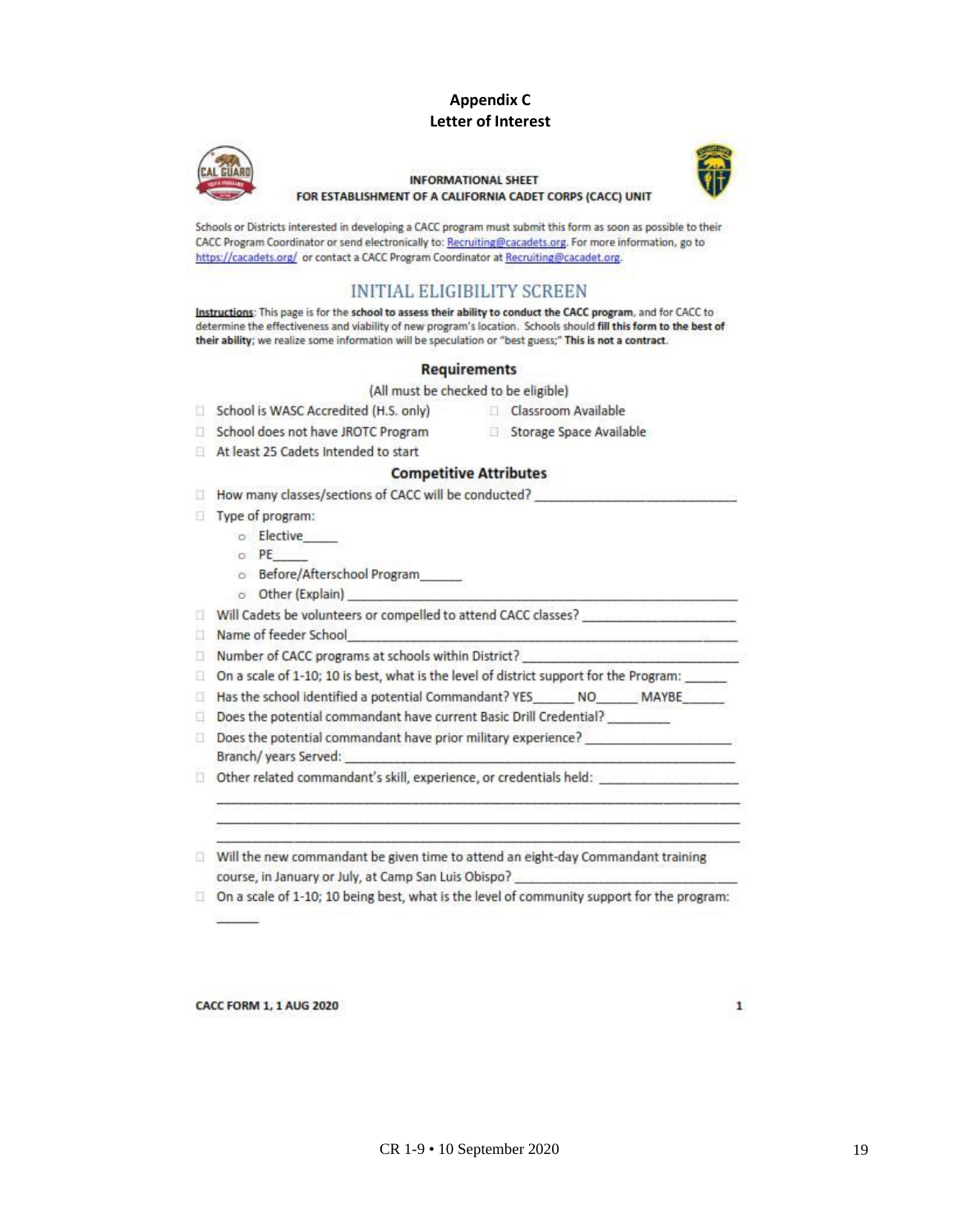



#### **INFORMATIONAL SHEET** FOR ESTABLISHMENT OF A CALIFORNIA CADET CORPS (CACC) UNIT

This form is non-binding. This form allows the CACC to evaluate the proposal and plan for uniforms, equipment, and personnel to facilitate in the school's requested start date.

|                                                                                                                                                                                                                                | <b>Basic Info</b> |  |  |
|--------------------------------------------------------------------------------------------------------------------------------------------------------------------------------------------------------------------------------|-------------------|--|--|
| Name of school:                                                                                                                                                                                                                |                   |  |  |
|                                                                                                                                                                                                                                |                   |  |  |
|                                                                                                                                                                                                                                |                   |  |  |
| City (and City of City of City of City of City of City of City of City of City of City of City of City of City of City of City of City of City of City of City of City of City of City of City of City of City of City of City |                   |  |  |
| Student enrollment (#): ASC WASC Accreditation Code:                                                                                                                                                                           |                   |  |  |
| Principal/Site administrator's name:                                                                                                                                                                                           |                   |  |  |
| Principal's phone: Principal's email:                                                                                                                                                                                          |                   |  |  |
| Additional administrator's name: experience and a series of the contract of the contract of the contract of the contract of the contract of the contract of the contract of the contract of the contract of the contract of th |                   |  |  |

|                                                                                                                                                                                                                                | Goals |  |  |
|--------------------------------------------------------------------------------------------------------------------------------------------------------------------------------------------------------------------------------|-------|--|--|
| Program Priorities: Mil. Discipline College Prep __ Vocational __ Physical Ed.<br>Social/Citizenship Other (2002) 2012 12:30 12:30 12:30 12:30 12:30 12:30 12:30 12:30 12:30 12:30 12:30 12:30 1                               |       |  |  |
| What do you want the program to accomplish: when the control of the control of the control of the control of the control of the control of the control of the control of the control of the control of the control of the cont |       |  |  |
|                                                                                                                                                                                                                                |       |  |  |
| Requested Start Date: Noticipated Cadet enrollment:                                                                                                                                                                            |       |  |  |
| Potential Commandant Name: Name: Name: Name of Name of Name of Name of Name of Name of Name of Name of Name of Name of Name of Name of Name of Name of Name of Name of Name of Name of Name of Name of Name of Name of Name of |       |  |  |
| Email/phone:                                                                                                                                                                                                                   |       |  |  |

Please fill out the below completely before submitting

| <b>Typed Name</b> | Position |  |
|-------------------|----------|--|
|                   |          |  |

Date: 20 (must be filled out)

**CACC FORM 1, 1 AUG 2020** 

2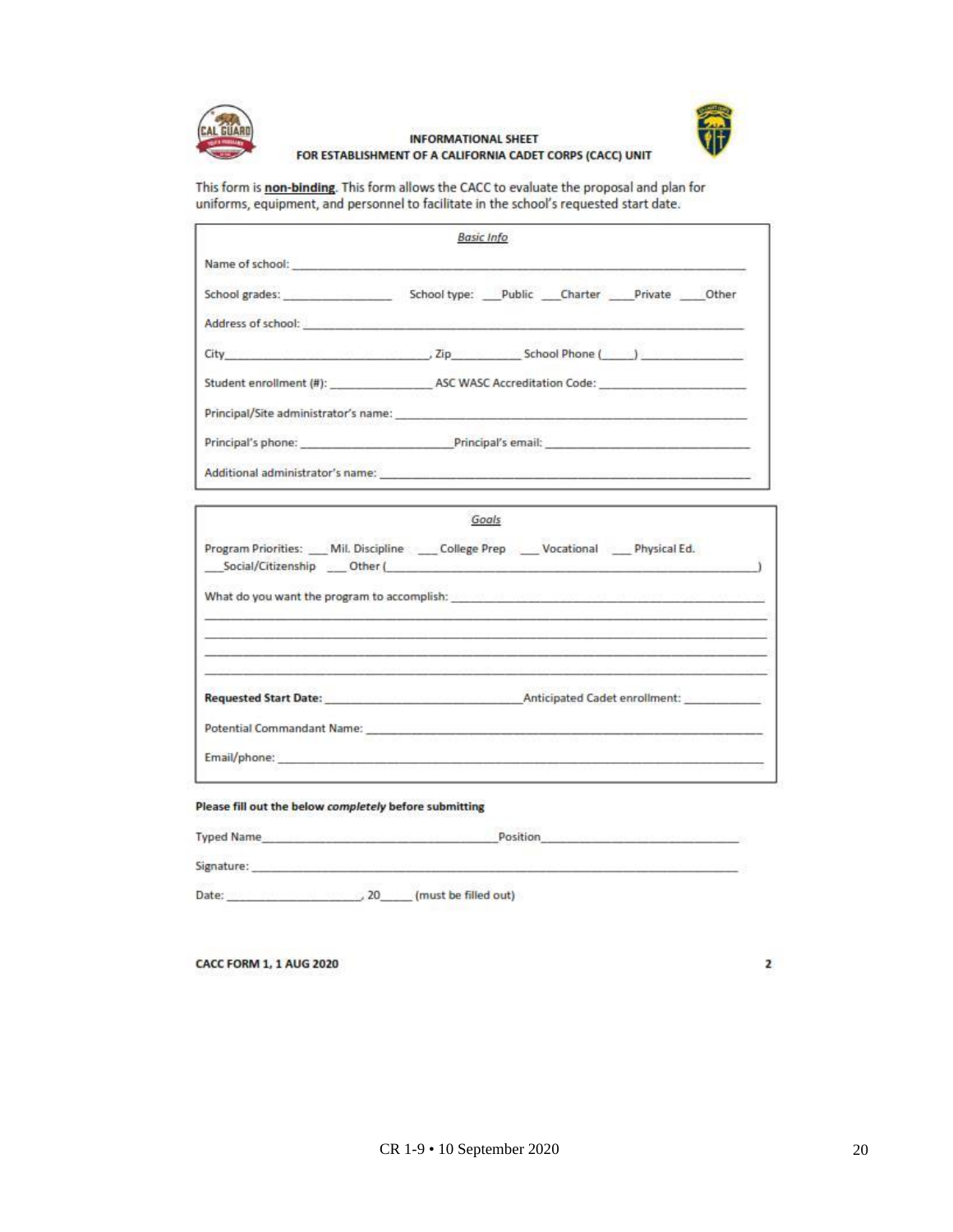#### **Appendix D Cooperative Agreement**

#### **COOPERATIVE**

#### **AGREEMENT BETWEEN**

#### THE CALIFORNIA CADET CORPS

and

#### (SCHOOL NAME)

| <b>Type of Unit:</b> | Provisional | $\Box$ Company | Battalion |
|----------------------|-------------|----------------|-----------|
|----------------------|-------------|----------------|-----------|

- 1. Authority: sections 500-520.1 and 530 and 531 of the California Military and Veterans Code
- 2. Reference: CR's: 1-2, 1-3, 1-9, 1-10, 1-11, 3-1, 4-2 https://cacadets.org/Regulations

#### **General Dispositions**

- 1. Each unit (school site) must agree to maintain the minimum enrollment as prescribed by the Adjutant General: a) Meet prescribed standards and criteria as set forth by CR 1-9
	- b) Provide a course of instruction as outlined in CR 3 and CR 1-6.
	- c) Provide a minimum of three hours per week of classroom instruction, unless otherwise previously agreed.
- 2. Wear of the CACC uniform is at a minimum once a week.
- 3. CACC representatives conduct annual inspections and periodically assist with facilitating the program during business hours; representative access to Commandant Classroom is necessary to achieve the objective.
- 4. Units shall have all enrolled CACC cadets available to support the Annual General Inspection, as well as an administrator ready to meet with the Inspectors on an appointed date and time.
- 5. HQCACC will provide the main source of curriculum for the program.

#### Credit and Accreditation

- 1. A school that desires to participate in a CACC program must maintain current full accreditation by the Western Association of Schools and Colleges (WASC) if applicable.
- 2. CACC students may receive academic credit towards graduation requirements and may be enrolled in more than one course period so long as a student receives credit for different course subjects. Physical Education courses may be offered in secondary institutions or A-G certified high schools.

1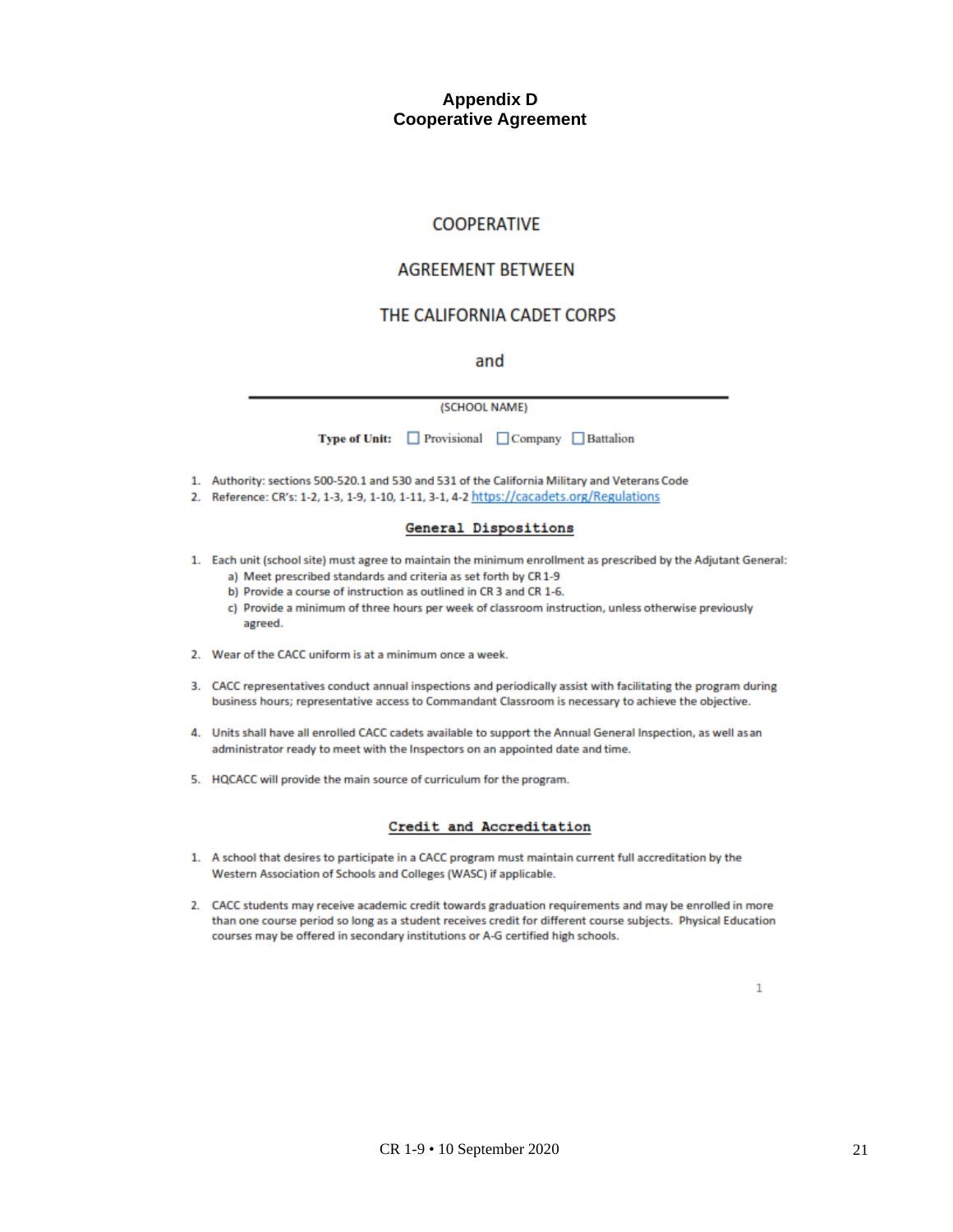#### Student Materials, Equipment, and Events:

- 1. Equipment and materials are provided for the CACC units as state funding levels permit. Examples of such equipment may include, but are not limited to, the following: uniforms, uniform accessories and accoutrements, varied instructional materials, and other equipment deemed necessary to assist in the support and conduct a CACC program.
- 2. Materials for California Cadet Corps classrooms operate under a basic learning environment and utilize the same or similar materials as other classroom settings. Examples of those materials are pencils, paper, and staplers.
- 3. Events conducted at the local, brigade, or state level, are critical to the success of the program. Cadet Corps units typically participate in a number of extracurricular events each school year. See CR 3 through CR 3-22.

#### Facilities

- 1. The School site will provide adequate classroom and storage space as needed for the number of students enrolled. Storage allows for security of state property. Provisions of suitable safeguards for State property are as prescribed in CR 4-2.
- 2. Computers/Printer At least one dedicated computer or laptop with WiFi access for administrative functions and online promotion testing.
- 3. Drill Area. A large flat area is needed for Cadets to conduct drill and ceremonies.

#### Instructors, Staff and School

The success of the California Cadet Corps (CACC) Program depends upon qualified and motivated instructors. The CACC will train, promote, inspect yearly, and assist in the certification process through CTE for appointed Commandants.

- 1. Authorized Instructors. Commandants must possess the appropriate credentials, as recognized by the California Commission on Teaching Credentials (CTC).
- 2. To be qualified at a basic level for a Preliminary Designated Subjects Special Subjects Basic Military Drill Credential, CACC instructors must meet the following:
	- a) Successfully complete a CACC certified Basic Commandants Training Academy within 12 months of appointment
	- b) Be a participating member of the California Cadet Corps or affiliated with California State Military Department
	- c) Obtain a TAG qualification letter (The Adjutant General)
	- d) Submit the appropriate packet to California Teaching Credentialing
	- e) This preliminary credential is good for 5 years and is not renewable by the CTC. If the credential is not cleared within the 5 years, the school will be required to obtain a new commandant and restart the process. Commandants must seek to clear their credential to continue classroom instruction.
- 3. Maintaining and clearing the Military Drill Credential. As with all CTC Credentials, the individual instructor is responsible for obtaining and maintaining the proper coursework and following CTC procedures to obtain a credential. This includes the clearance of their Preliminary Drill Credential (5 years from issuance of  $\overline{2}$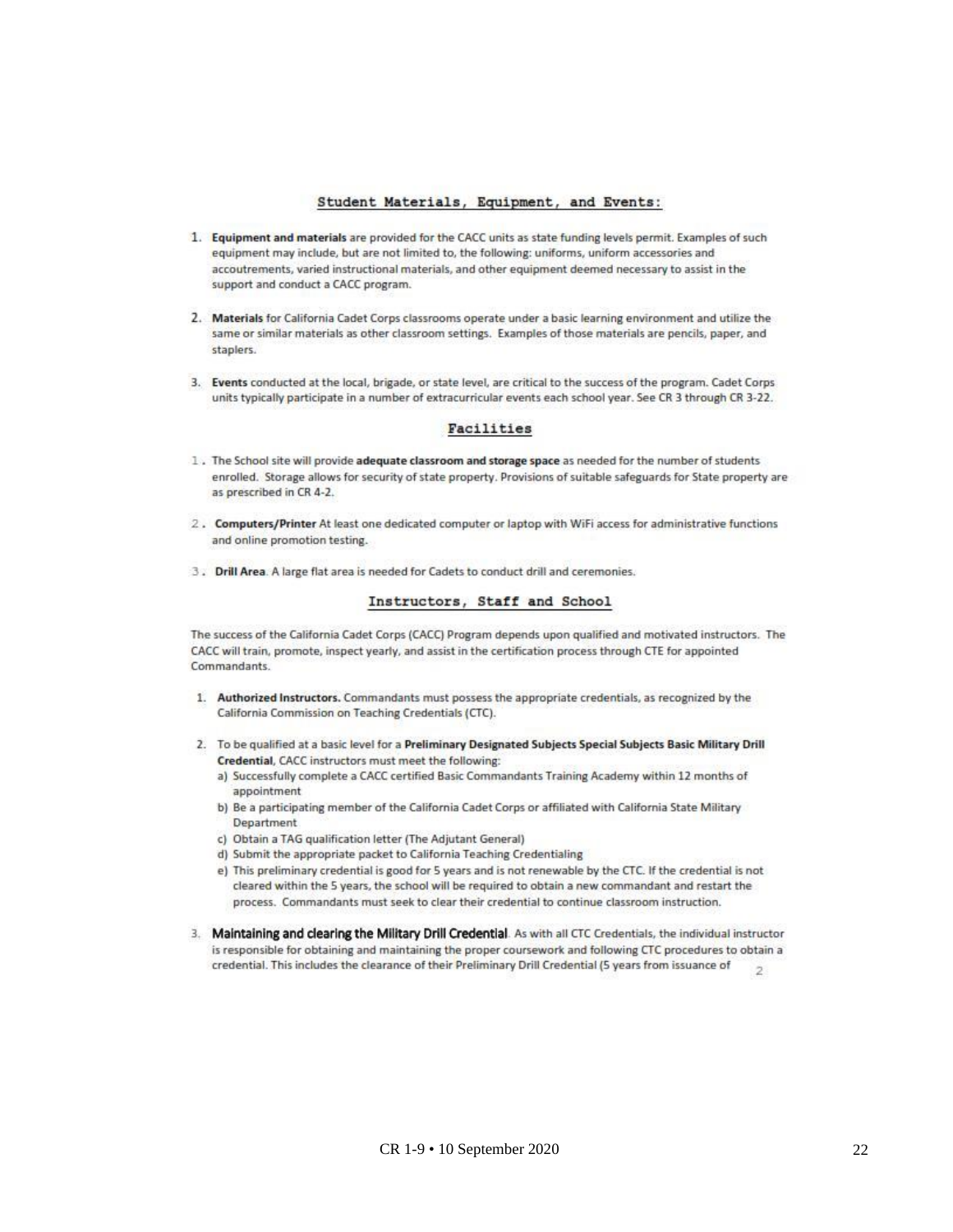preliminary credential). The program will assist in this venture but is not responsible for the attainment of qualifications or documentation.

- 4. Non-Military Waivers. Schools choosing to use instructor without DSSSMBD shall refer to CR 1-9 Section 2-6.
- 5. Substitute Coverage for official Events/Activities. Participation in cadet activities, trips, or events, as well as participation in CACC-sponsored professional development seminars during school time, may require schools and school districts to pay for substitute coverage for CACC Commandants. This is handled as any school educator requiring time for a like purpose.
- 6. Commandant Uniforms. Commandants will wear at minimum a comparable uniform as cadets and be in compliance with Cadet Corps Regulation 1-3.

#### Cooperative Agreement Stipulations

- 1. The cooperative agreement will be effective when the school administration has officially been notified with an activation issued through the HQCACC.
- 2. For functionality, if the CACC program at the school is not reaching standards or expectations as set forth by the Annual General Inspection (AGI). That HQCACC reserves the right to place said unit on probation (see CR 1-9 section 3-1). Failure to correct deficiencies and/or the inability to rectify the issues may lead to the disestablishment of the unit.
- 3. All stipulations in this agreement are conditional in relation to the fiscal budget or monetary funding for both parties by either the state or district.
- 4. Both parties shall adhere to any agreed modification to the cooperative agreement through Memorandum of Understanding, amendments, or addendums.
- 5. CACC provides procedures through the above-mentioned regulations; CACC and school institution agree to operate under defined guidelines.

3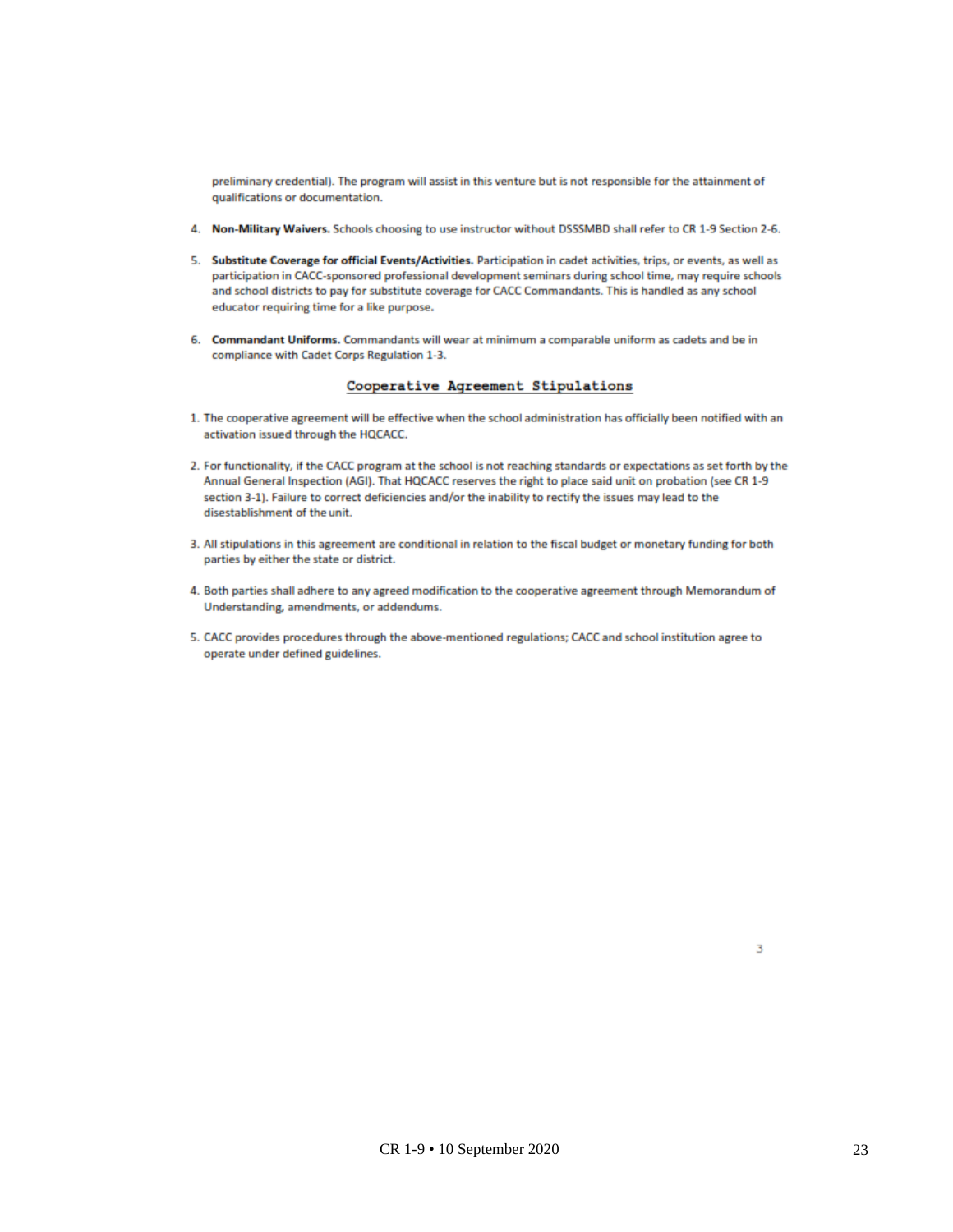| <b>FOR THE DISTRICT*:</b> |  |  |
|---------------------------|--|--|

DATE SIGNED:

|                                 | <b>TYPED NAME AND TITLE</b> |  |
|---------------------------------|-----------------------------|--|
|                                 |                             |  |
|                                 | <b>SIGNATURE</b>            |  |
|                                 |                             |  |
| <b>FOR THE SCHOOL:</b>          |                             |  |
| DATE SIGNED: ___________        |                             |  |
|                                 |                             |  |
|                                 |                             |  |
|                                 | <b>TYPED NAME AND TITLE</b> |  |
|                                 |                             |  |
|                                 | <b>SIGNATURE</b>            |  |
|                                 |                             |  |
| FOR THE CALIFORNIA CADET CORPS: |                             |  |
| DATE SIGNED: <b>WEBSINE</b>     |                             |  |
|                                 |                             |  |
|                                 | <b>TYPED NAME AND TITLE</b> |  |
|                                 |                             |  |
|                                 |                             |  |

bistrict signature only required<br>between CACC and the district.

 $\overline{4}$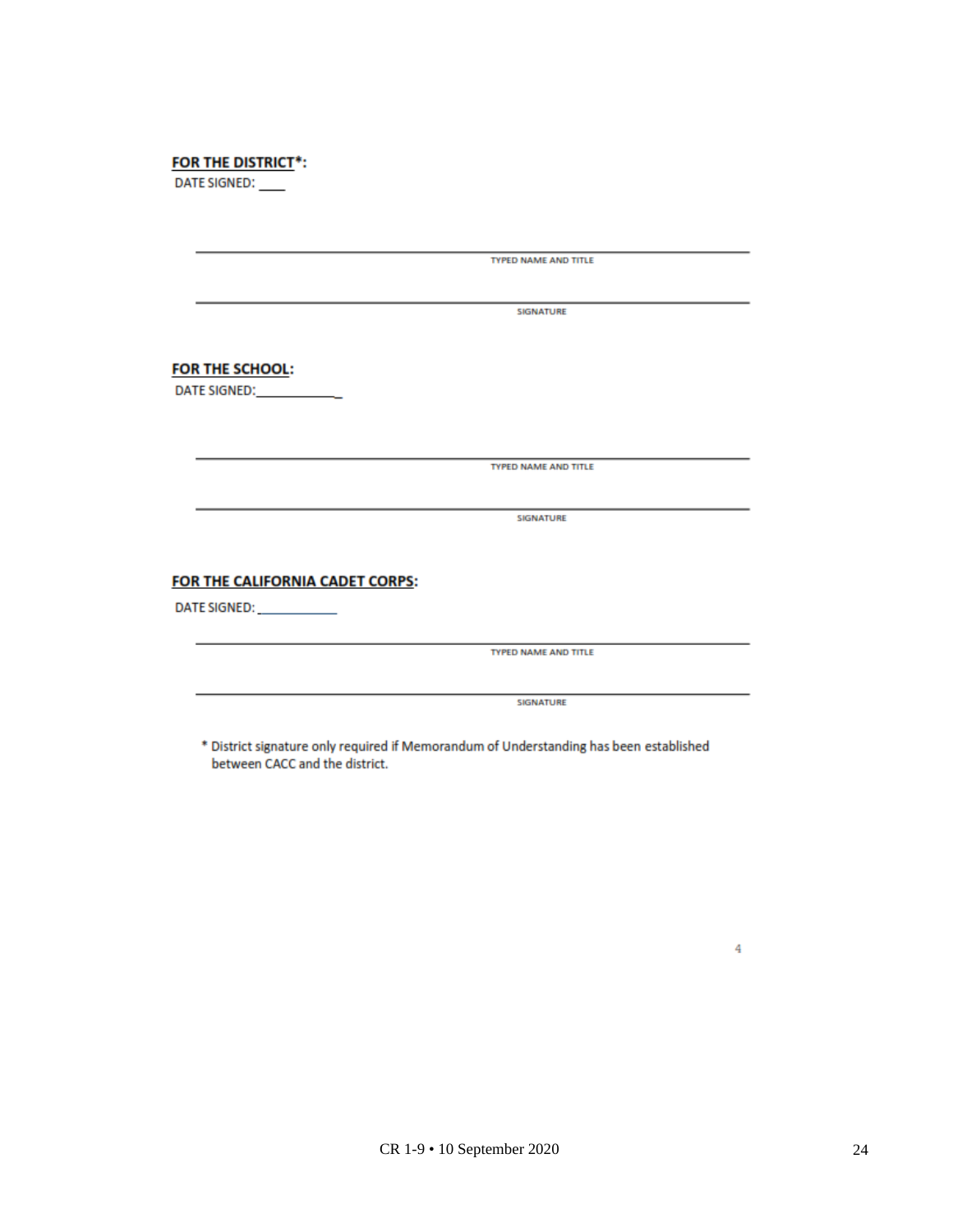#### **APPENDIX E CALIFORNIA CADET CORPS FORM 16 APPLICATION FOR A TAG LETTER**

| LAST NAME OF APPLICANT<br><b>SOCIAL SECURITY NUMBER</b> | <b>FIRST NAME</b><br>RANK/GRADE |     | MI |
|---------------------------------------------------------|---------------------------------|-----|----|
| <b>MAILING ADDRESS OF APPLICANT:</b><br>CITY .          | <b>STATE</b>                    | ZIP |    |
| <b>HOME PHONE (</b><br><b>CELL PHONE (</b><br>EMAIL     | WORK PHONE (                    |     |    |

I am requesting the Commander, Youth and Community Programs Task Force to provide a verification letter for the Commission on Teacher Credentialing confirming my experience and subject matter competency to be issued a Designated Subjects Special Subjects Basic Military Drill Credential.

I have included the following documents with this application package:

 Copy of a DD 214 (or equivalent) {**verifying 4 years of experience and 1 total year within previous 3 years**} or

CACC Appointment Orders or

 Clear Single or Multiple Subject Teaching Credential(s) copies and proof of membership in ROTC, NDCC, CAP, U.S. Sea Cadets, Young Marines, or a similar organization

#### AND

 Verification of successful completion of the Commandant Basic Knowledge Test and all seven performance assessments that accompany the CBKT

#### AND

 Copies of certificate(s) and/or orders verifying successful completion of the Commandant Training Academy.

I would also like the following individual to receive copies of the TAG verification letter:

| Name                                                                                                                                                                                            | Email |  |
|-------------------------------------------------------------------------------------------------------------------------------------------------------------------------------------------------|-------|--|
| Mailing Address                                                                                                                                                                                 |       |  |
|                                                                                                                                                                                                 | Zip   |  |
| Signed by Applicant                                                                                                                                                                             | Date  |  |
| Send this form to:<br>HQ CACC: Attn S-1, State of California - Military Department<br>Headquarters, California Cadet Corps<br>10 Sonoma Avenue, Building 1402<br>Camp San Luis Obispo, CA 93405 |       |  |

Or send electronically to: [personnel@cacadets](mailto:S1@cadet.org).org